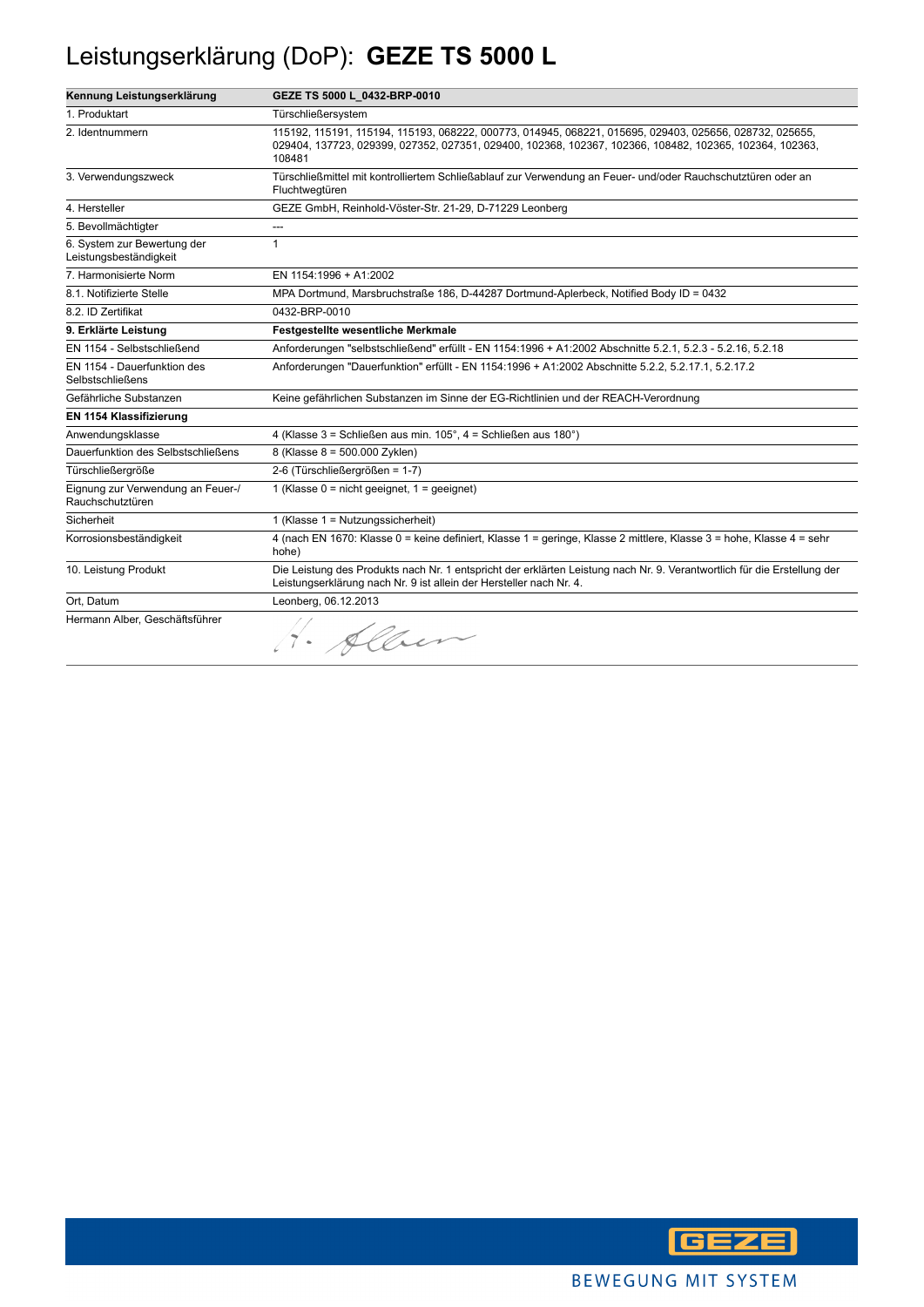#### Declaration of Performance (DoP): **GEZE TS 5000 L**

| <b>ID for Declaration of Performance</b>                    | GEZE TS 5000 L_0432-BRP-0010                                                                                                                                                                                                            |
|-------------------------------------------------------------|-----------------------------------------------------------------------------------------------------------------------------------------------------------------------------------------------------------------------------------------|
| 1. Type of product                                          | Door closer system                                                                                                                                                                                                                      |
| 2. Identity numbers                                         | 115192, 115191, 115194, 115193, 068222, 000773, 014945, 068221, 015695, 029403, 025656, 028732, 025655,<br>029404, 137723, 029399, 027352, 027351, 029400, 102368, 102367, 102366, 108482, 102365, 102364, 102363,<br>108481            |
| 3. Intended use                                             | Door closer with controlled closing procedure for use on fire and/or smoke protection doors or on emergency exits                                                                                                                       |
| 4. Manufacturer                                             | GEZE GmbH, Reinhold-Vöster-Str. 21-29, D-71229 Leonberg                                                                                                                                                                                 |
| 5. Authorised signatory                                     | ---                                                                                                                                                                                                                                     |
| 6. System for evaluating performance<br>reliability         | $\mathbf{1}$                                                                                                                                                                                                                            |
| 7. Harmonised standard                                      | EN 1154:1996 + A1:2002                                                                                                                                                                                                                  |
| 8.1. Notified office                                        | MPA Dortmund, Marsbruchstraße 186, D-44287 Dortmund-Aplerbeck, Notified Body ID = 0432                                                                                                                                                  |
| 8.2. ID certificate                                         | 0432-BRP-0010                                                                                                                                                                                                                           |
| 9. Declared performance                                     | <b>Essential characteristics determined</b>                                                                                                                                                                                             |
| EN 1154 - Self-closing                                      | "Self-closing" requirements fulfilled - EN 1154:1996 + A1:2002 sections 5.2.1, 5.2.3 - 5.2.16, 5.2.18                                                                                                                                   |
| EN 1154 - Permanent function of the<br>self-closing feature | "Permanent function" requirements fulfilled - EN 1154:1996 + A1:2002 sections 5.2.2, 5.2.17.1, 5.2.17.2                                                                                                                                 |
| Hazardous substances                                        | No hazardous substances in the sense of the EC quidelines and REACH directive                                                                                                                                                           |
| <b>EN 1154 Classification</b>                               |                                                                                                                                                                                                                                         |
| Application class                                           | 4 (Class $3 =$ close from at least $105^\circ$ , $4 =$ close from $180^\circ$ )                                                                                                                                                         |
| Permanent function of self-closing                          | 8 (Class 8 = 500,000 cycles)                                                                                                                                                                                                            |
| Door closer size                                            | $2-6$ (door closer sizes = 1-7)                                                                                                                                                                                                         |
| Suitability for use on fire/smoke<br>protection doors       | 1 (Class $0 = not suitable$ , $1 = suitable$ )                                                                                                                                                                                          |
| Safety                                                      | 1 (Class $1 =$ Safe use)                                                                                                                                                                                                                |
| Corrosion resistance                                        | 4 (acc. to EN 1670: Class 0 = none defined, Class 1 = low, Class 2 medium, Class 3 = high, Class 4 = very high)                                                                                                                         |
| 10. Product performance                                     | The performance of the product specified under No. 1 corresponds to the declared performance according to No. 9. The<br>manufacturer under No. 4 is solely responsible for preparing the declaration of performance according to No. 9. |
| Place, date                                                 | Leonberg, 06.12.2013                                                                                                                                                                                                                    |
| Hermann Alber, Managing Director                            | 1. Alber                                                                                                                                                                                                                                |

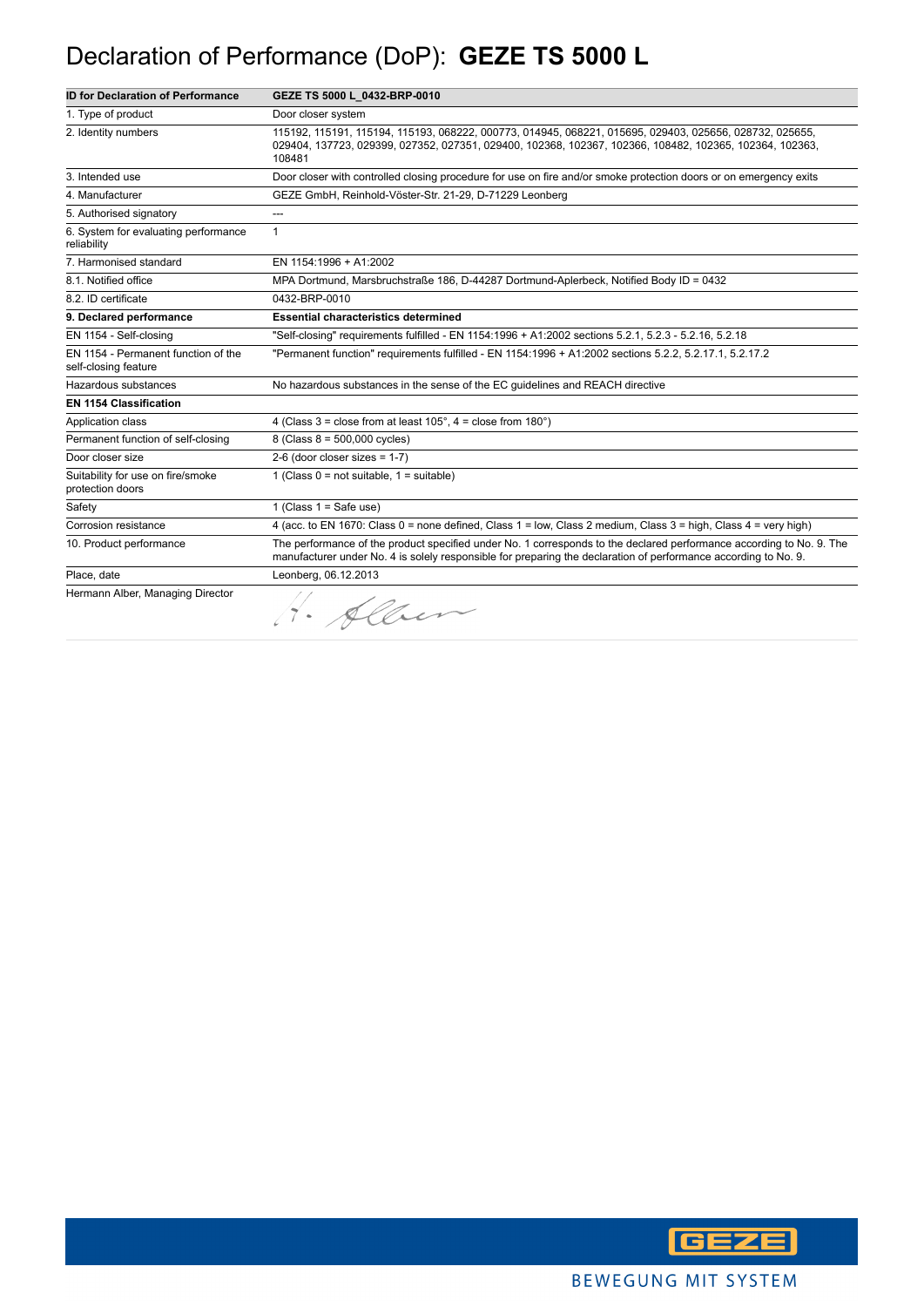### Déclaration des performances (DoP): **GEZE TS 5000 L**

| <b>Identification Déclaration des</b><br>performances           | GEZE TS 5000 L_0432-BRP-0010                                                                                                                                                                                                 |
|-----------------------------------------------------------------|------------------------------------------------------------------------------------------------------------------------------------------------------------------------------------------------------------------------------|
| 1. Type de produit                                              | Système de ferme-porte                                                                                                                                                                                                       |
| 2. Numéros d'identification                                     | 115192, 115191, 115194, 115193, 068222, 000773, 014945, 068221, 015695, 029403, 025656, 028732, 025655,<br>029404, 137723, 029399, 027352, 027351, 029400, 102368, 102367, 102366, 108482, 102365, 102364, 102363,<br>108481 |
| 3. Usage prévu                                                  | Dispositif ferme-porte avec séquence de fermeture contrôlée pour les portes coupe-feu et/ou pare-flammes ou pour les<br>issues de secours                                                                                    |
| 4. Fabricant                                                    | GEZE GmbH, Reinhold-Vöster-Str. 21-29, D-71229 Leonberg                                                                                                                                                                      |
| 5. Mandataire                                                   |                                                                                                                                                                                                                              |
| 6. Système d'évaluation de la constance<br>des performances     | $\mathbf{1}$                                                                                                                                                                                                                 |
| 7. Norme harmonisée                                             | EN 1154:1996 + A1:2002                                                                                                                                                                                                       |
| 8.1. Autorité notifiante                                        | MPA Dortmund, Marsbruchstraße 186, D-44287 Dortmund-Aplerbeck, Notified Body ID = 0432                                                                                                                                       |
| 8.2. Certificat ID                                              | 0432-BRP-0010                                                                                                                                                                                                                |
| 9. Performances déclarées                                       | Principales caractéristiques constatées                                                                                                                                                                                      |
| EN 1154 - fermeture automatique                                 | Exigences « fermeture automatique » remplies - EN 1154:1996 + A1:2002 paragraphes 5.2.1, 5.2.3 - 5.2.16, 5.2.18                                                                                                              |
| EN 1154 - fonctionnement continu de la<br>fermeture automatique | Exigences « fonctionnement continu » remplies - EN 1154:1996 + A1:2002 paragraphes 5.2.2, 5.2.17.1, 5.2.17.2                                                                                                                 |
| Substances dangereuses                                          | Aucune substance dangereuse au sens entendu par les directives CE et la directive REACH                                                                                                                                      |
| <b>Classification EN 1154</b>                                   |                                                                                                                                                                                                                              |
| Classe d'usage                                                  | 4 (classe 3 = fermeture à partir de min. $105^\circ$ , 4 = fermeture à partir de 180°)                                                                                                                                       |
| Fonctionnement continu de la fermeture<br>automatique           | 8 (classe $8 = 500.000$ cycles)                                                                                                                                                                                              |
| Taille du ferme-porte                                           | 2-6 (tailles de ferme-porte = $1-7$ )                                                                                                                                                                                        |
| Compatibilité avec les portes coupe-feu/<br>pare-flammes        | 1 (classe $0 = \text{non compatible}$ , 1 = compatible)                                                                                                                                                                      |
| Sécurité                                                        | 1 (classe 1 = sécurité d'utilisation)                                                                                                                                                                                        |
| Résistance à la corrosion                                       | 4 (selon EN 1670 : classe 0 = néant, classe 1 = faible, classe 2 moyenne, classe 3 = élevée, classe 4 = très élevée)                                                                                                         |
| 10. Performances du produit                                     | Les performances du produit indiqué au n° 1 correspondent aux performances déclarées au n° 9. Le fabricant identifié au<br>n°4 est seul responsable de l'établissement de la déclaration des performances selon le n°9.      |
| Lieu, date                                                      | Leonberg, 06.12.2013                                                                                                                                                                                                         |
| Hermann Alber, gérant                                           | 1. Alber                                                                                                                                                                                                                     |

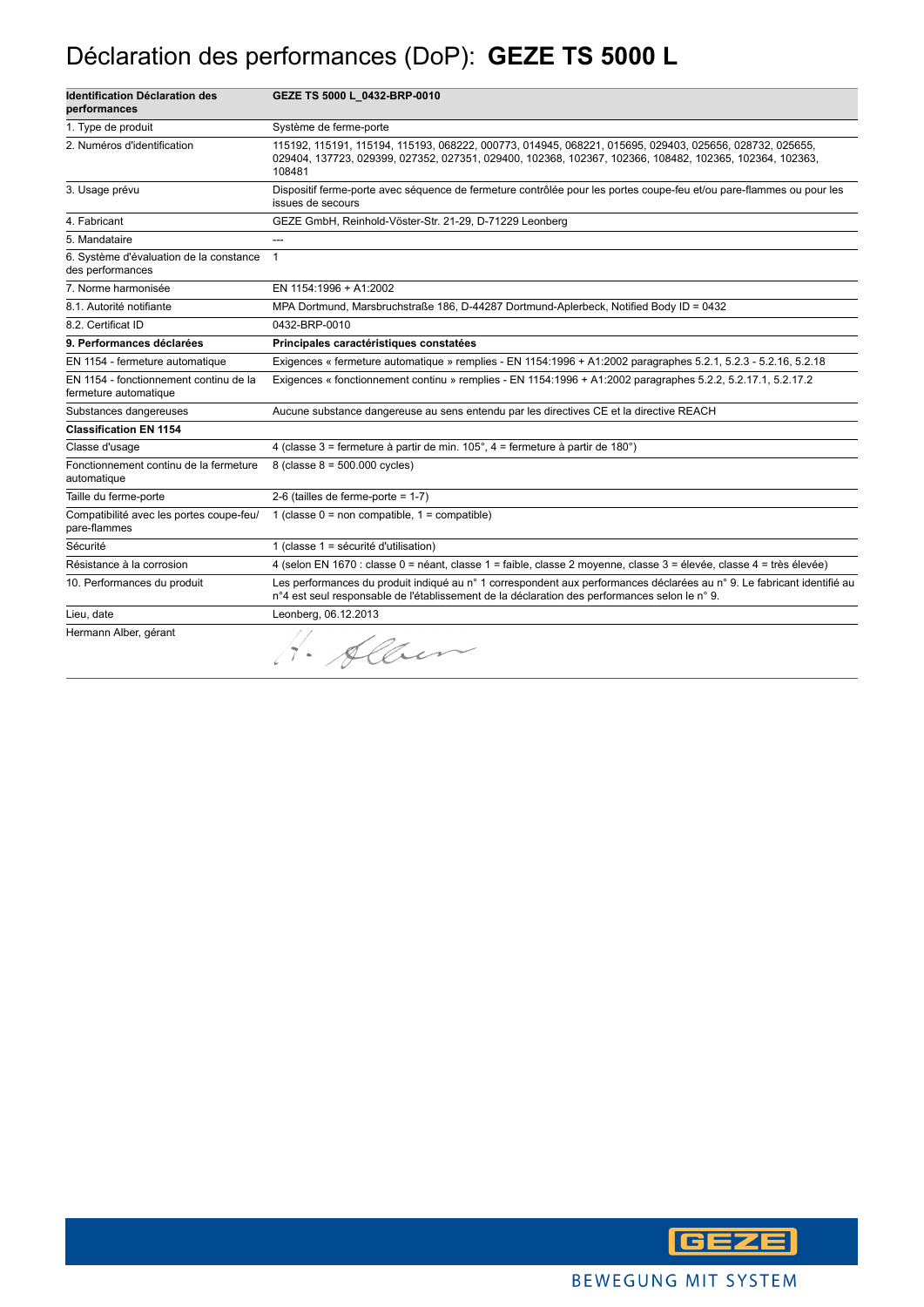#### Dichiarazione prestazioni (DoP): **GEZE TS 5000 L**

| Identificazione dichiarazione<br>prestazioni              | GEZE TS 5000 L 0432-BRP-0010                                                                                                                                                                                                      |
|-----------------------------------------------------------|-----------------------------------------------------------------------------------------------------------------------------------------------------------------------------------------------------------------------------------|
| 1. Tipo di prodotto                                       | Sistema chiudiporta                                                                                                                                                                                                               |
| 2. Numeri ident.                                          | 115192, 115191, 115194, 115193, 068222, 000773, 014945, 068221, 015695, 029403, 025656, 028732, 025655,<br>029404, 137723, 029399, 027352, 027351, 029400, 102368, 102367, 102366, 108482, 102365, 102364, 102363,<br>108481      |
| 3. Impiego previsto                                       | Mezzo di chiusura porta con chiusura controllata da impiegare con le porte tagliafuoco e/o tagliafumo o con le porte<br>antipanico                                                                                                |
| 4. Produttore                                             | GEZE GmbH, Reinhold-Vöster-Str. 21-29, D-71229 Leonberg                                                                                                                                                                           |
| 5. Delegato                                               | ---                                                                                                                                                                                                                               |
| 6. Sistema per valutare la potenzialità                   | 1                                                                                                                                                                                                                                 |
| 7. Norma armonizzata                                      | EN 1154:1996 + A1:2002                                                                                                                                                                                                            |
| 8.1. Ente notificato                                      | MPA Dortmund, Marsbruchstraße 186, D-44287 Dortmund-Aplerbeck, Notified Body ID = 0432                                                                                                                                            |
| 8.2. Certificato ID                                       | 0432-BRP-0010                                                                                                                                                                                                                     |
| 9. Prestazioni dichiarate                                 | Caratteristiche importanti riscontrate                                                                                                                                                                                            |
| EN 1154 - a chiusura automatica                           | Requisiti "a chiusura automatica" soddisfatti - EN 1154:1996 + A1:2002 sezioni 5.2.1, 5.2.3 - 5.2.16, 5.2.18                                                                                                                      |
| EN 1154 - funzione continua della<br>chiusura automatica  | Requisiti "funzione continua" soddisfatti - EN 1154:1996 + A1:2002 sezioni 5.2.2, 5.2.17.1, 5.2.17.2                                                                                                                              |
| Sostanze pericolose                                       | Nessuna sostanza pericolosa ai sensi delle direttive europee e del decreto REACH                                                                                                                                                  |
| <b>Classificazione EN 1154</b>                            |                                                                                                                                                                                                                                   |
| Classe di impiego                                         | 4 (classe $3$ = chiusura da min. $105^\circ$ , $4$ = chiusura da $180^\circ$ )                                                                                                                                                    |
| Funzione continua chiusura automatica                     | 8 (classe 8 = 500.000 cicli)                                                                                                                                                                                                      |
| Grandezza chiudiporta                                     | 2-6 (grandezze chiudiporta = $1-7$ )                                                                                                                                                                                              |
| Idoneità all'utilizzo su porte tagliafumo/<br>tagliafuoco | 1 (classe $0 = \text{non}$ idoneo, $1 = \text{idoneo}$ )                                                                                                                                                                          |
| Sicurezza                                                 | 1 (classe $1 =$ sicurezza d'uso)                                                                                                                                                                                                  |
| Resistenza alla corrosione                                | 4 (sec. EN 1670: classe 0 = non definita, classe 1 = bassa, classe 2 media, classe 3 = elevata, classe 4 = molto elevata)                                                                                                         |
| 10. Prestazione prodotto                                  | La prestazione del prodotto di cui al punto 1 corrisponde alla prestazione dichiarata nel punto 9. La responsabilità per la<br>dichiarazione della prestazione di cui al punto 9 spetta soltanto al produttore di cui al punto 4. |
| Luogo, data                                               | Leonberg, 06.12.2013                                                                                                                                                                                                              |
| Hermann Alber, Amministratore delegato                    | 1. Allen                                                                                                                                                                                                                          |

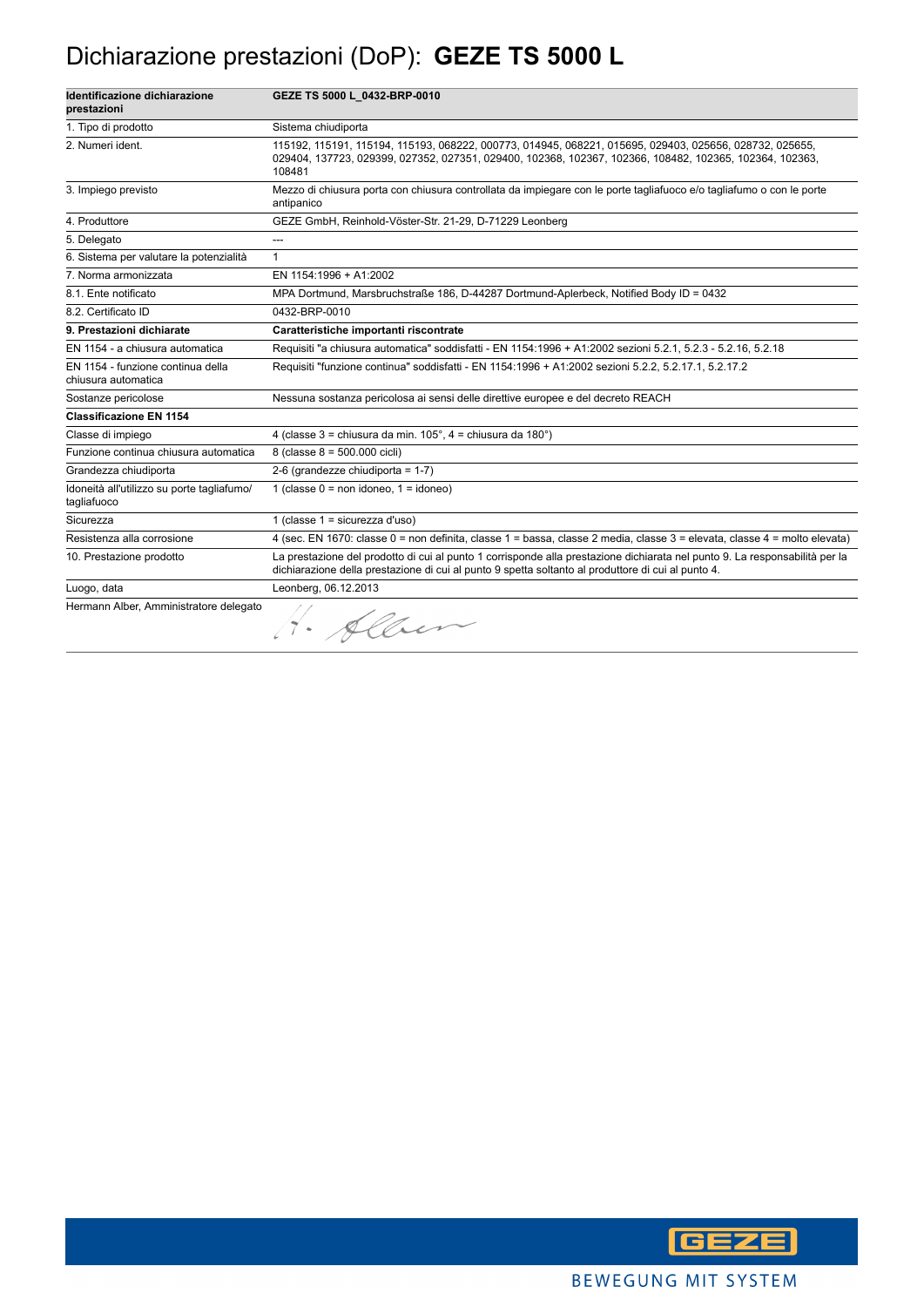# Galios deklaracijos (DoP): **GEZE TS 5000 L**

| Galios deklaracijos identifikatorius                         | GEZE TS 5000 L 0432-BRP-0010                                                                                                                                                                                                 |
|--------------------------------------------------------------|------------------------------------------------------------------------------------------------------------------------------------------------------------------------------------------------------------------------------|
| 1. Gaminio rūšis                                             | Durų uždarymo įtaisų sistema                                                                                                                                                                                                 |
| 2. Ident. numeriai                                           | 115192, 115191, 115194, 115193, 068222, 000773, 014945, 068221, 015695, 029403, 025656, 028732, 025655,<br>029404, 137723, 029399, 027352, 027351, 029400, 102368, 102367, 102366, 108482, 102365, 102364, 102363,<br>108481 |
| 3. Naudojimo tikslas                                         | Durų uždarymo įtaisas su valdoma uždarymo seka, skirtas naudoti priešgaisrinėse arba priešdūminėse duryse arba<br>atsarginių išėjimų duryse                                                                                  |
| 4. Gamintojas                                                | GEZE GmbH, Reinhold-Vöster-Str. 21-29, D-71229 Leonberg                                                                                                                                                                      |
| 5. Igaliotasis asmuo                                         | ---                                                                                                                                                                                                                          |
| 6. Darbinių charakteristikų pastovumo<br>vertinimo sistema   | $\mathbf{1}$                                                                                                                                                                                                                 |
| 7. Darnusis standartas                                       | EN 1154:1996 + A1:2002                                                                                                                                                                                                       |
| 8.1. Notifikuotoji istaiga                                   | MPA Dortmund, Marsbruchstraße 186, D-44287 Dortmund-Aplerbeck, Notified Body ID = 0432                                                                                                                                       |
| 8.2. ID sertifikatas                                         | 0432-BRP-0010                                                                                                                                                                                                                |
| 9. Deklaruotoji galia                                        | Nustatyti esminiai požymiai                                                                                                                                                                                                  |
| EN 1154. Savaime užsidaro                                    | Reikalavimai "Savaime užsidaro". EN 1154:1996 + A1:2002 5.2.1, 5.2.3-5.2.16, 5.2.18 skirsniai                                                                                                                                |
| EN 1154. Nuolatinė savaiminio<br>užsidarymo funkcija         | Reikalavimai "Nuolatinė funkcija" įvykdyti. EN 1154:1996 + A1:2002 5.2.2, 5.2.17.1, 5.2.17.2 skirsniai                                                                                                                       |
| Pavojingos medžiagos                                         | Nėra jokių pavojingų medžiagų pagal EB direktyvas ir REACH reglamentą                                                                                                                                                        |
| EN 1154 klasifikacija                                        |                                                                                                                                                                                                                              |
| Naudojimo klasė                                              | 4 (3 klasė = uždarymas nuo min. 105°, 4 = uždarymas nuo 180°)                                                                                                                                                                |
| Savaiminio užsidarymo nuolatinė<br>funkcija                  | 8 (8 klasė = 500 000 ciklu)                                                                                                                                                                                                  |
| Durų uždarymo įtaiso dydis                                   | 2-6 (durų uždarymo įtaisų dydžiai = 1-7)                                                                                                                                                                                     |
| Tinkamumas naudoti priešgaisrinėse /<br>priešdūminėse duryse | 1 (0 klasė = netinka, $1 =$ tinka)                                                                                                                                                                                           |
| Sauga                                                        | 1 (1 klasė = naudojimo sauga)                                                                                                                                                                                                |
| Atsparumas korozijai                                         | 4 (pagal EN 1670: 0 klasė = neapibrėžtas, 1 klasė = mažas, 2 klasė = vidutinis, 3 klasė = didelis, 4 klasė = labai didelis)                                                                                                  |
| 10. Gaminio galia                                            | Gaminio galia pagal Nr.1 atitinka deklaruota galia pagal Nr. 9. Už galios deklaracijos pagal Nr. 9 parengimą atsako tik<br>gamintojas pagal Nr. 4.                                                                           |
| Vieta, data                                                  | Leonberg, 06.12.2013                                                                                                                                                                                                         |
| Vadovas, Hermann Alber                                       | 1. Alber                                                                                                                                                                                                                     |

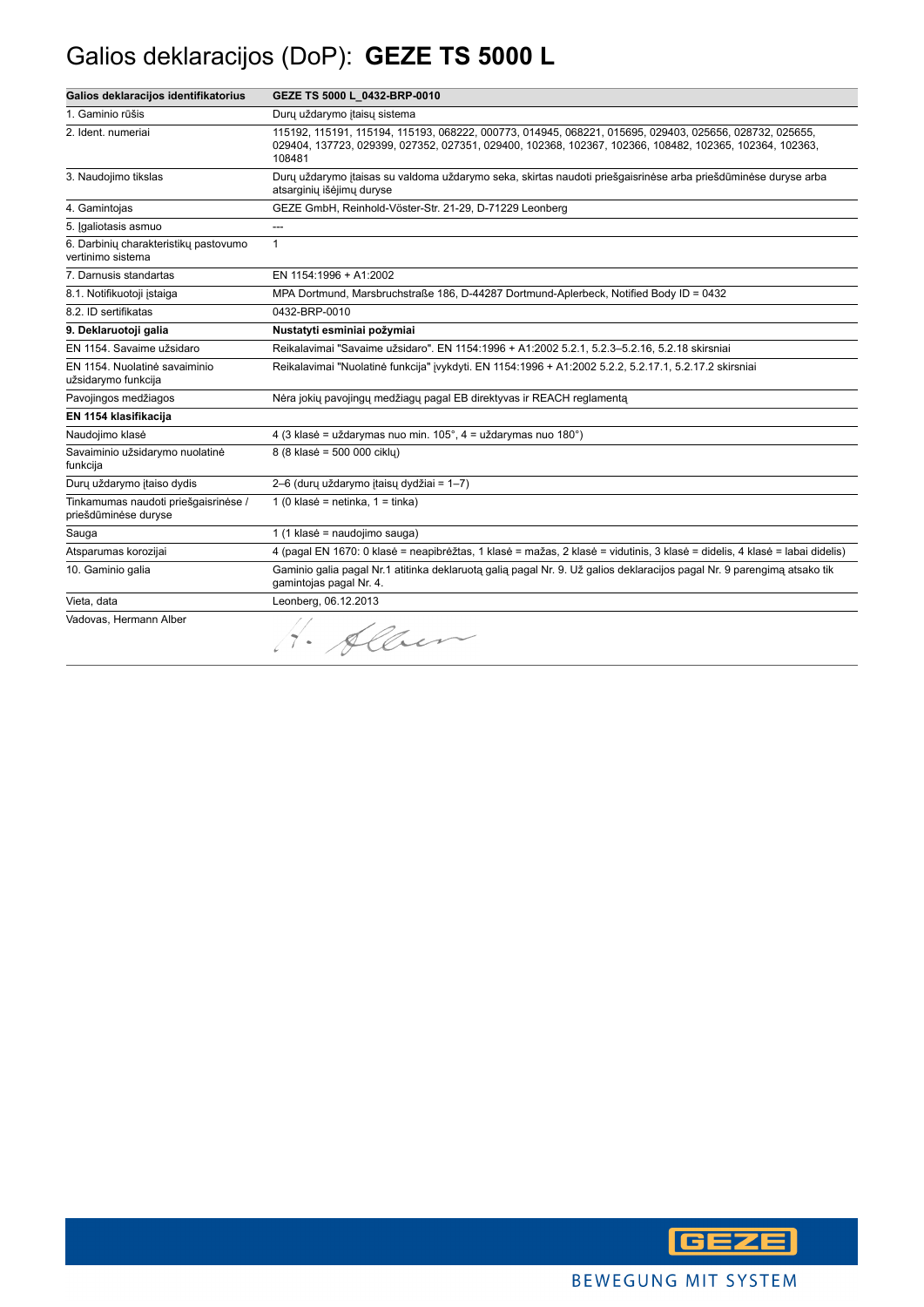# Dikjarazzjoni ta' Prestazzjoni (DoP): **GEZE TS 5000 L**

| Identifikazzjoni ghad-Dikjarazzjoni ta'<br>Prestazzioni                    | GEZE TS 5000 L_0432-BRP-0010                                                                                                                                                                                                                         |
|----------------------------------------------------------------------------|------------------------------------------------------------------------------------------------------------------------------------------------------------------------------------------------------------------------------------------------------|
| 1. Tip ta' prodott                                                         | Sistema ta' apparat li jagħlag il-bibien                                                                                                                                                                                                             |
| 2. Numri ta' Identità                                                      | 115192, 115191, 115194, 115193, 068222, 000773, 014945, 068221, 015695, 029403, 025656, 028732, 025655,<br>029404, 137723, 029399, 027352, 027351, 029400, 102368, 102367, 102366, 108482, 102365, 102364, 102363,<br>108481                         |
| 3. Użu maħsub                                                              | Apparat li jagħlaq il-bibien bi procedura ta' għeluq ikkontrollata għall-użu ma' bibien protettivi min-nar u / jew duħħan jew<br>ghal hrug ta' emergenza                                                                                             |
| 4. Manifattur                                                              | GEZE GmbH, Reinhold-Vöster-Str. 21-29, D-71229 Leonberg                                                                                                                                                                                              |
| 5. Firmatarju awtorizzat                                                   | ---                                                                                                                                                                                                                                                  |
| 6. Sistema għall-evalwazzjoni ta'<br>affidabilità tal-prestazzioni         | $\mathbf{1}$                                                                                                                                                                                                                                         |
| 7. Standard armonizzat                                                     | EN 1154:1996 + A1:2002                                                                                                                                                                                                                               |
| 8.1 Ufficcju notifikat                                                     | MPA Dortmund, Marsbruchstraße 186, D-44287 Dortmund-Aplerbeck, Notified Body ID = 0432                                                                                                                                                               |
| 8.2 Certifikat tal-Identifikazzjoni                                        | 0432-BRP-0010                                                                                                                                                                                                                                        |
| 9. Prestazzjoni dikjarata                                                  | Karatteristici importanti determinati                                                                                                                                                                                                                |
| EN 1154 - Għelug awtomatiku                                                | Rekwiżiti tal-"Għeluq awtomatiku" sodisfatti - EN 1154:1996 + A1:2002 sezzjonijiet 5.2.1, 5.2.3 - 5.2.16, 5.2.18                                                                                                                                     |
| EN 1154 - Funzioni permanenti tal-<br>karatteristika tal-għeluq awtomatiku | Rekwiżiti tal-"Funzjoni permanenti" sodisfatti - EN 1154:1996 + A1:2002 sezzjonijiet 5.2.2, 5.2.17.1, 5.2.17.2                                                                                                                                       |
| Sustanzi perikolużi                                                        | L-ebda sustanza perikoluża skont il-linji gwida tal-EC u tad-direttiva REACH                                                                                                                                                                         |
| Klassifikazzjoni EN 1154                                                   |                                                                                                                                                                                                                                                      |
| Klassi tal-applikazzjoni                                                   | 4 (Klassi 3 = jinghalaq minn tal-ingas 105°, 4 = jinghalaq minn 180°)                                                                                                                                                                                |
| Funzjoni permanenti ghall-gheluq<br>awtomatiku                             | 8 (Klassi 8 = 500,000 ciklu)                                                                                                                                                                                                                         |
| Dags tal-apparat li jagħlag il-bibien                                      | 2-6 (dagsijiet tal-apparat li jagħlag il-bibien = 1-7)                                                                                                                                                                                               |
| Adeqwatezza għall-użu fug bibien għall-<br>protezzjoni min-nar/duħħan      | 1 (Klassi 0 = mhux adattat, 1 = adattat)                                                                                                                                                                                                             |
| Sigurtà                                                                    | 1 (Klassi 1 = Użu bla periklu)                                                                                                                                                                                                                       |
| Reżistenza għas-sadid                                                      | 4 (skont EN 1670: Klassi 0 = mhux definita, Klassi 1 = baxxa, Klassi 2 medja, Klassi 3 = qħolja, Klassi 4 = qħolja ħafna)                                                                                                                            |
| 10. Prestazzioni tal-prodott                                               | II-prestazzjoni tal-prodott specifikata taht in-Numru 1 tikkorrispondi mal-prestazzjoni dikjarata skont in-Numru 9. II-<br>manifattur taht in-Numru 4 huwa unikament responsabbli ghat-thejjija tad-dikjarazzjoni tal-prestazzjoni skont in-Numru 9. |
| Post, data                                                                 | Leonberg, 06.12.2013                                                                                                                                                                                                                                 |
| Hermann Alber, Direttur Manigeriali                                        | H. Alber                                                                                                                                                                                                                                             |

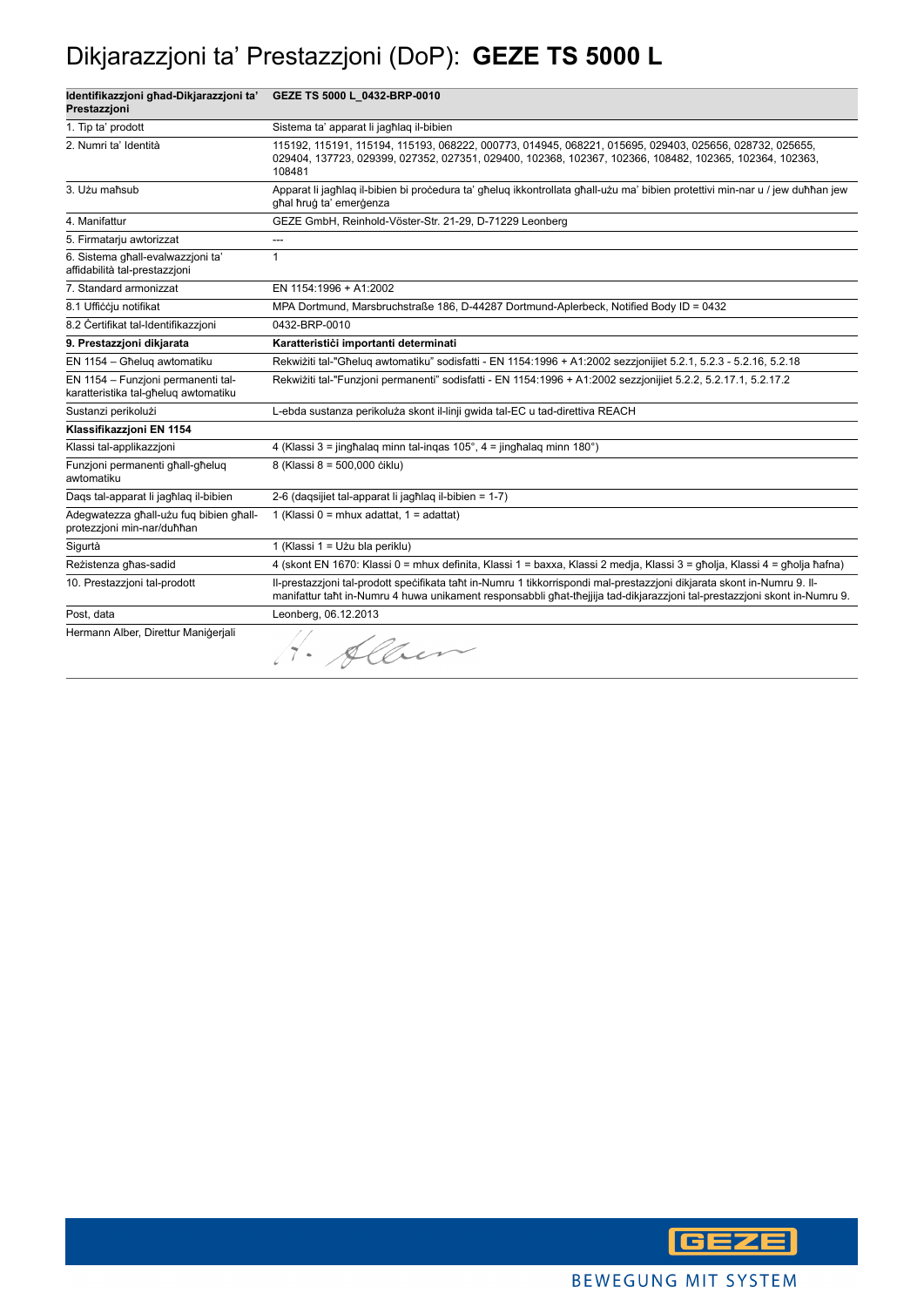### Werkingsverklaring (DoP): **GEZE TS 5000 L**

| Aanduiding werkingsverklaring                                     | GEZE TS 5000 L 0432-BRP-0010                                                                                                                                                                                                         |
|-------------------------------------------------------------------|--------------------------------------------------------------------------------------------------------------------------------------------------------------------------------------------------------------------------------------|
| 1. Soort product                                                  | Deurdrangersysteem                                                                                                                                                                                                                   |
| 2. Identificatienummers                                           | 115192, 115191, 115194, 115193, 068222, 000773, 014945, 068221, 015695, 029403, 025656, 028732, 025655,<br>029404, 137723, 029399, 027352, 027351, 029400, 102368, 102367, 102366, 108482, 102365, 102364, 102363,<br>108481         |
| 3. Toepassing                                                     | Deursluitmiddelen met gecontroleerd sluitverloop voor gebruik op brand-en/of rookwerende deuren of vluchtdeuren                                                                                                                      |
| 4. Fabrikant                                                      | GEZE GmbH, Reinhold-Vöster-Str. 21-29, D-71229 Leonberg                                                                                                                                                                              |
| 5. Gevolmachtigde                                                 | ---                                                                                                                                                                                                                                  |
| 6. Systeem ter beoordeling van de<br>bestendigheid van de werking | 1                                                                                                                                                                                                                                    |
| 7. Geharmoniseerde norm                                           | EN 1154:1996 + A1:2002                                                                                                                                                                                                               |
| 8.1. Officiële instantie                                          | MPA Dortmund, Marsbruchstraße 186, D-44287 Dortmund-Aplerbeck, Notified Body ID = 0432                                                                                                                                               |
| 8.2. ID-certificaat                                               | 0432-BRP-0010                                                                                                                                                                                                                        |
| 9. Gegarandeerde werking                                          | Vastgestelde wezenlijke kenmerken                                                                                                                                                                                                    |
| EN 1154 - Zelfsluitend                                            | Voldaan aan de eisen "zelfsluitend" - EN 1154:1996 + A1:2002 alinea's 5.2.1, 5.2.3 - 5.2.16, 5.2.18                                                                                                                                  |
| EN 1154 - Permanent zelfsluitend                                  | Voldaan aan de eisen "permanente functie" - EN 1154:1996 + A1:2002 alinea's 5.2.2, 5.2.17.1, 5.2.17.2                                                                                                                                |
| Gevaarlijke substanties                                           | Geen gevaarlijke substanties in de zin van de EG-richtlijnen en de REACH-bepaling                                                                                                                                                    |
| EN 1154 classificatie                                             |                                                                                                                                                                                                                                      |
| Toepassingsklasse                                                 | 4 (klasse $3 =$ sluiten vanuit min. $105^\circ$ , $4 =$ sluiten vanuit $180^\circ$ )                                                                                                                                                 |
| Permanent zelfsluitend                                            | 8 (klasse 8 = 500.000 cycli)                                                                                                                                                                                                         |
| Deurdrangerformaat                                                | $2 - 6$ (deurdrangerformaten = 1 - 7)                                                                                                                                                                                                |
| Geschikt voor het gebruik op brand-/<br>rookwerende deuren        | 1 (klasse $0 =$ niet geschikt, $1 =$ geschikt)                                                                                                                                                                                       |
| Veiligheid                                                        | 1 (klasse 1 = gebruiksveiligheid)                                                                                                                                                                                                    |
| Corrosiebestendigheid                                             | 4 (conform EN 1670: Klasse 0 = geen gedefinieerd, klasse 1 = geringe, klasse 2 gemiddelde, klasse 3 = grote, klasse 4 =<br>zeer grote)                                                                                               |
| 10. Werking product                                               | De werking van het product overeenkomstig nr. 1 komt overeen met de werking overeenkomstig nr. 9. Overeenkomstig<br>nr. 4 is alleen de fabrikant verantwoordelijk voor het opstellen van de werkingsverklaring overeenkomstig nr. 9. |
| Plaats, datum                                                     | Leonberg, 06.12.2013                                                                                                                                                                                                                 |
| Hermann Alber, directeur                                          | · Alber                                                                                                                                                                                                                              |

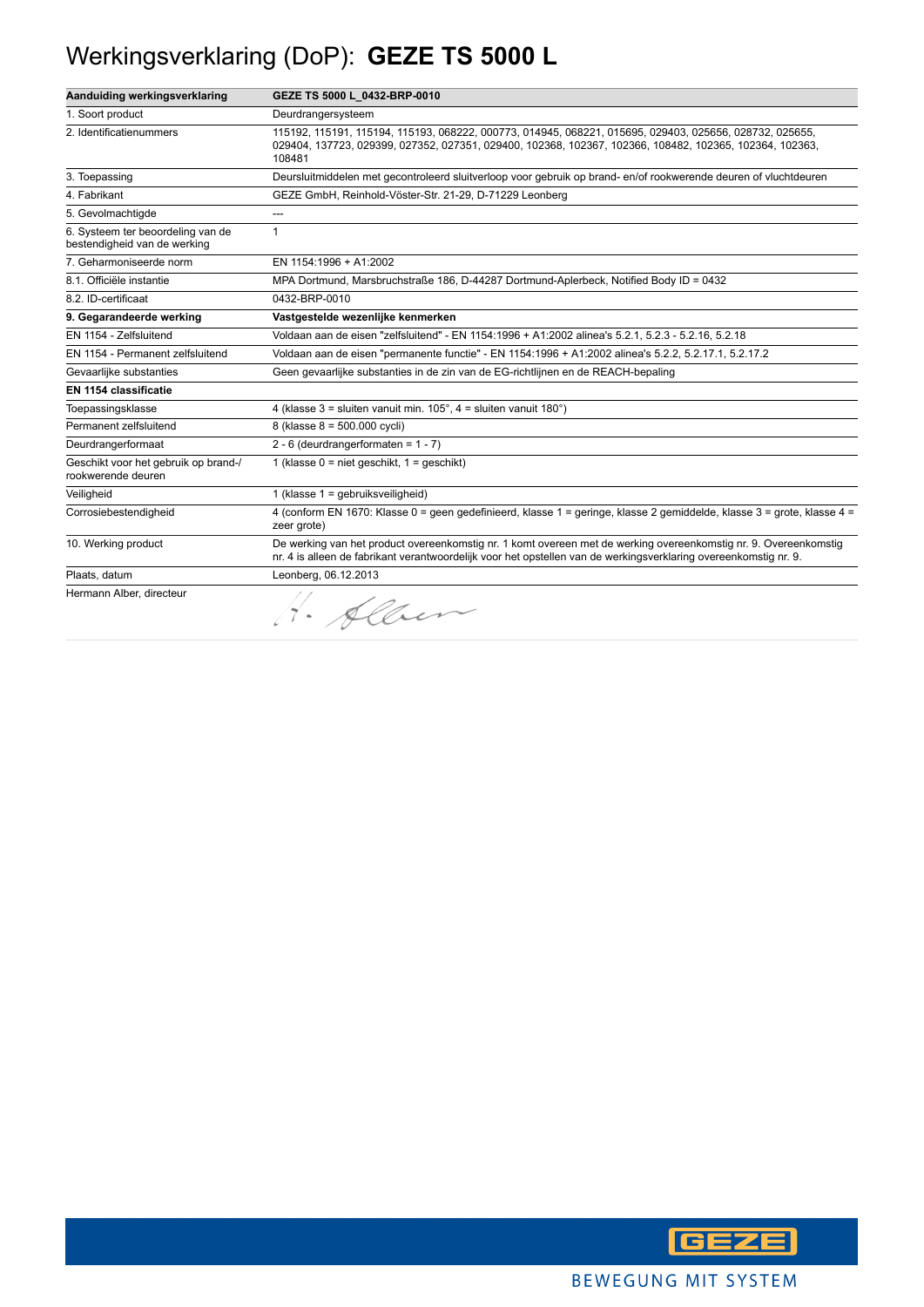### Declaração de desempenho (DoP): **GEZE TS 5000 L**

| Marcação declaração de desempenho GEZE TS 5000 L_0432-BRP-0010 |                                                                                                                                                                                                                                  |
|----------------------------------------------------------------|----------------------------------------------------------------------------------------------------------------------------------------------------------------------------------------------------------------------------------|
| 1. Tipo de produto                                             | Sistema de molas aéreas                                                                                                                                                                                                          |
| 2. Números de identificação                                    | 115192, 115191, 115194, 115193, 068222, 000773, 014945, 068221, 015695, 029403, 025656, 028732, 025655,<br>029404, 137723, 029399, 027352, 027351, 029400, 102368, 102367, 102366, 108482, 102365, 102364, 102363,<br>108481     |
| 3. Finalidade                                                  | Dispositivo de fecho de porta com seguência de fecho controlada para aplicação em portas corta-fogo e/ou portas corta-<br>fumo ou em portas de emergência                                                                        |
| 4. Fabricante                                                  | GEZE GmbH, Reinhold-Vöster-Str. 21-29, D-71229 Leonberg                                                                                                                                                                          |
| 5. Pessoa autorizada                                           | ---                                                                                                                                                                                                                              |
| 6. Sistema para avaliação da<br>regularidade do desempenho     | 1                                                                                                                                                                                                                                |
| 7. Norma harmonizada                                           | EN 1154:1996 + A1:2002                                                                                                                                                                                                           |
| 8.1. Organismo notificado                                      | MPA Dortmund, Marsbruchstraße 186, D-44287 Dortmund-Aplerbeck, Notified Body ID = 0432                                                                                                                                           |
| 8.2. Certificado ID                                            | 0432-BRP-0010                                                                                                                                                                                                                    |
| 9. Desempenho declarado                                        | Características essenciais determinadas                                                                                                                                                                                          |
| EN 1154 - De fecho automático                                  | Requisitos "de fecho automático" cumpridos- EN 1154:1996 + A1:2002 Secções 5.2.1, 5.2.3 - 5.2.16, 5.2.18                                                                                                                         |
| EN 1154 - Função contínua do fecho<br>automático               | Requisitos da "Função contínua" cumpridos - EN 1154:1996 + A1:2002 Secções 5.2.2, 5.2.17.1, 5.2.17.2                                                                                                                             |
| Substâncias perigosas                                          | Sem substâncias perigosas nos termos das Diretivas CE e do Regulamento REACH                                                                                                                                                     |
| Classificação EN 1154                                          |                                                                                                                                                                                                                                  |
| Classe de aplicação                                            | 4 (Classe 3 = fecho a partir de no mín. $105^\circ$ , 4 = fecho a partir de 180°)                                                                                                                                                |
| Função contínua do fecho automático                            | 8 (Classe 8 = 500.000 ciclos)                                                                                                                                                                                                    |
| Tamanho da mola                                                | 2-6 (tamanhos de mola = $1-7$ )                                                                                                                                                                                                  |
| Adequado para aplicação em portas<br>corta-fogo/corta-fumo     | 1 (Classe 0 = não adequada, 1 = adequada)                                                                                                                                                                                        |
| Segurança                                                      | 1 (Classe 1 = segurança de utilização)                                                                                                                                                                                           |
| Resistência à corrosão                                         | 4 (de acordo com a EN 1670: Classe 0 = nenhuma definida, Classe 1 = reduzida, Classe 2 média, Classe 3 = elevada,<br>Classe 4 = muito elevada)                                                                                   |
| 10. Desempenho do produto                                      | O desempenho do produto nos termos do n.º 1 corresponde ao desempenho declarado nos termos do n.º 9. Nos termos<br>do n.º 4, o fabricante é o único responsável pela elaboração da declaração de desempenho nos termos do n.º 9. |
| Local, data                                                    | Leonberg, 06.12.2013                                                                                                                                                                                                             |
| Hermann Alber, Gerente                                         | 1. Alber                                                                                                                                                                                                                         |

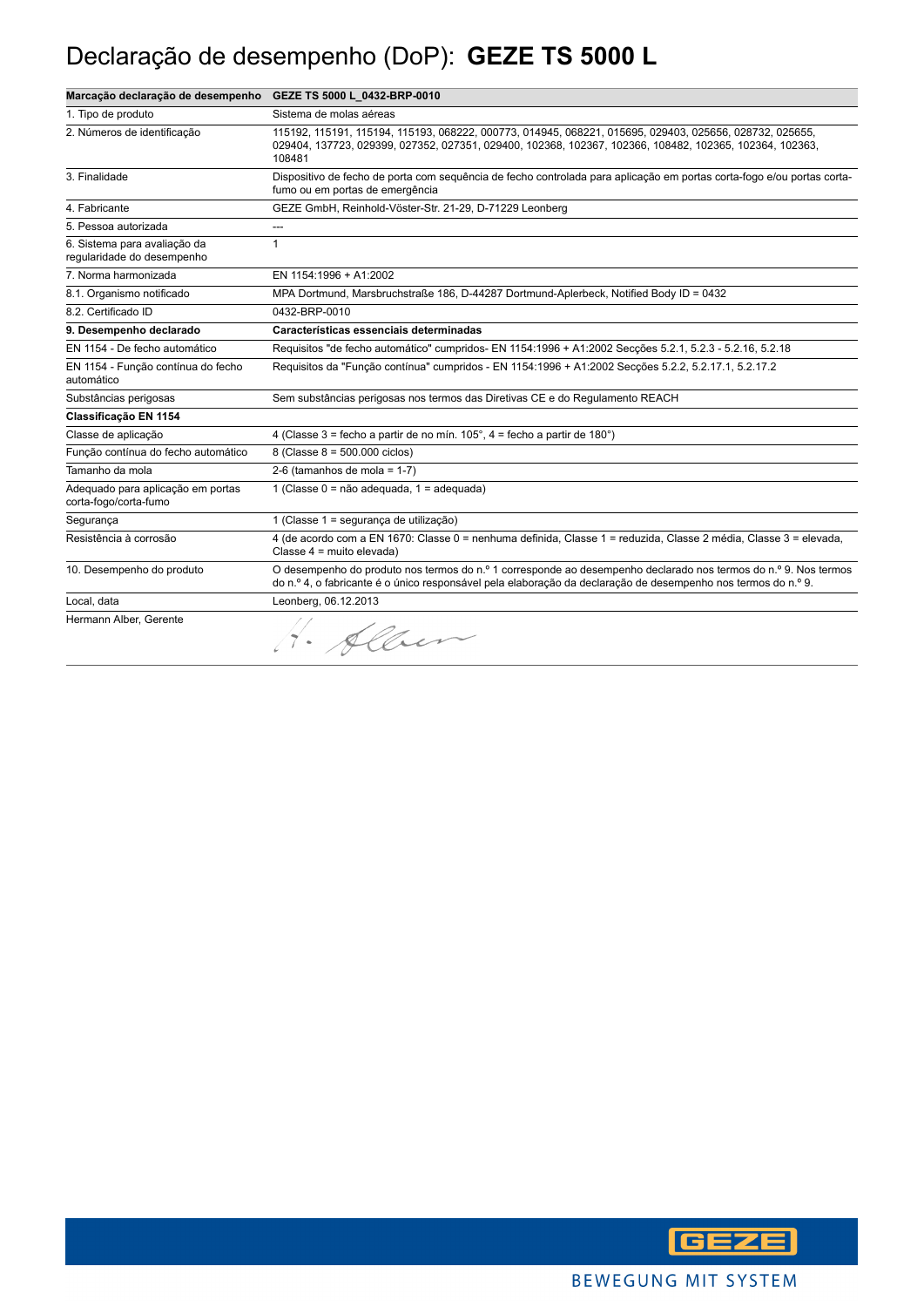# Declaraţie de performanţă (DoP): **GEZE TS 5000 L**

| Caracteristică declarație de<br>performanță                           | GEZE TS 5000 L_0432-BRP-0010                                                                                                                                                                                                 |
|-----------------------------------------------------------------------|------------------------------------------------------------------------------------------------------------------------------------------------------------------------------------------------------------------------------|
| 1. Model produs                                                       | Sistem de amortizoare de usă                                                                                                                                                                                                 |
| 2. Numere de identificare                                             | 115192, 115191, 115194, 115193, 068222, 000773, 014945, 068221, 015695, 029403, 025656, 028732, 025655,<br>029404, 137723, 029399, 027352, 027351, 029400, 102368, 102367, 102366, 108482, 102365, 102364, 102363,<br>108481 |
| 3. Scopul de utilizare                                                | Sisteme de închidere a usii cu proces controlat de închidere pentru utilizarea la usile anti-incendiu si/sau de protectie<br>împotriva flăcărilor și fumului sau la ușile de ieșire în caz de urgență                        |
| 4. Producător                                                         | GEZE GmbH, Reinhold-Vöster-Str. 21-29, D-71229 Leonberg                                                                                                                                                                      |
| 5. Mandatar                                                           | ---                                                                                                                                                                                                                          |
| 6. Sistem pentru evaluarea performanței                               | $\mathbf{1}$                                                                                                                                                                                                                 |
| 7. Standard armonizat                                                 | EN 1154:1996 + A1:2002                                                                                                                                                                                                       |
| 8.1. Organism notificat                                               | MPA Dortmund, Marsbruchstraße 186, D-44287 Dortmund-Aplerbeck, Notified Body ID = 0432                                                                                                                                       |
| 8.2. Certificat ID                                                    | 0432-BRP-0010                                                                                                                                                                                                                |
| 9. Putere declarată                                                   | Caracteristici esentiale stabilite                                                                                                                                                                                           |
| EN 1154 - Auto-închidere                                              | Îndeplineste cerintele de "auto-închidere"- EN 1154:1996 + A1:2002 paragrafele 5.2.1, 5.2.3 - 5.2.16, 5.2.18                                                                                                                 |
| EN 1154 - Functie continuă a auto-<br>închiderii                      | Îndeplineste cerintele de "functie continuă"- EN 1154:1996 + A1:2002 paragrafele 5.2.2, 5.2.17.1, 5.2.17.2                                                                                                                   |
| Substanțe periculoase                                                 | Fără substanțe periculoase în sensul Directivelor CE și ale regulamentului REACH                                                                                                                                             |
| Clasificarea EN 1154                                                  |                                                                                                                                                                                                                              |
| Clasa de utilizare                                                    | 4 (clasa 3 = închidere din min. $105^\circ$ , 4 = închidere din $180^\circ$ )                                                                                                                                                |
| Funcție continuă a auto-închiderii                                    | 8 (clasa 8 = 500.000 cicluri)                                                                                                                                                                                                |
| Dimensiune închizător usă                                             | 2-6 (dimensiuni amortizoare ușă= 1-7)                                                                                                                                                                                        |
| Compatibilitatea pentru utilizarea la usile<br>anti-incendiu/anti-fum | 1 (clasa $0 = nu$ este adecvat, $1 = adecvat$ )                                                                                                                                                                              |
| Siguranța                                                             | 1 (clasa 1 = siguranța în utilizare)                                                                                                                                                                                         |
| Rezistența la coroziune                                               | 4 (conform EN 1670: Clasa 0 = nu este definită, Clasa 1 = redusă, Clasa 2 medie, Clasa 3 = înaltă, Clasa 4 = foarte<br>înaltă)                                                                                               |
| 10. Performanța produsului                                            | Performanța produsului conform nr. 1 corespunde performanței declarate conform nr. 9. Responsabil pentru întocmirea<br>declarației de performanță conform nr. 9 este doar producătorul conform nr. 4.                        |
| Localitatea, data                                                     | Leonberg, 06.12.2013                                                                                                                                                                                                         |
| Hermann Alber, Director general                                       | 1. Alber                                                                                                                                                                                                                     |

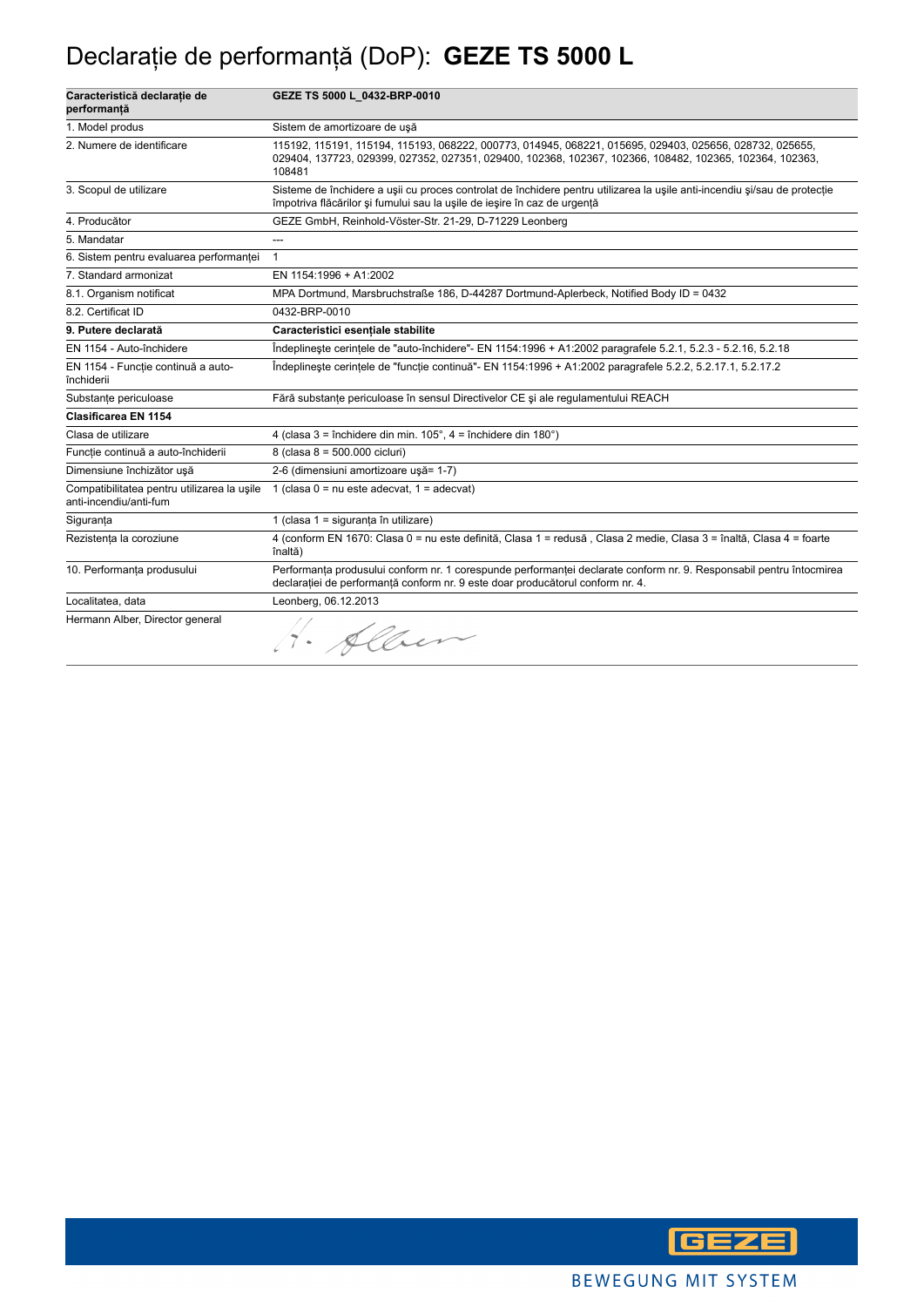#### Prestandadeklaration (DoP): **GEZE TS 5000 L**

| Kod prestandadeklaration                                | GEZE TS 5000 L_0432-BRP-0010                                                                                                                                                                                                 |
|---------------------------------------------------------|------------------------------------------------------------------------------------------------------------------------------------------------------------------------------------------------------------------------------|
| 1. Produkttyp                                           | Dörrstängningssystem                                                                                                                                                                                                         |
| 2. Ident.nummer                                         | 115192, 115191, 115194, 115193, 068222, 000773, 014945, 068221, 015695, 029403, 025656, 028732, 025655,<br>029404, 137723, 029399, 027352, 027351, 029400, 102368, 102367, 102366, 108482, 102365, 102364, 102363,<br>108481 |
| 3. Användningsområde                                    | Dörrstängare med kontrollerat stängningsförlopp för användning på brand- och/eller rökskyddsdörrar eller i nödutgångar.                                                                                                      |
| 4. Tillverkare                                          | GEZE GmbH, Reinhold-Vöster-Str. 21-29, D-71229 Leonberg                                                                                                                                                                      |
| 5. Ombud                                                |                                                                                                                                                                                                                              |
| 6. System för utvärdering av<br>produktprestandan       | 1                                                                                                                                                                                                                            |
| 7. Harmoniserad standard                                | EN 1154:1996 + A1:2002                                                                                                                                                                                                       |
| 8.1. Anmält organ                                       | MPA Dortmund, Marsbruchstraße 186, D-44287 Dortmund-Aplerbeck, Notified Body ID = 0432                                                                                                                                       |
| 8.2. ID-certifikat                                      | 0432-BRP-0010                                                                                                                                                                                                                |
| 9. Angiven prestanda                                    | Fastställda viktiga egenskaper                                                                                                                                                                                               |
| EN 1154 - självstängande                                | Krav för "självstängande" uppfyllda - EN 1154:1996 + A1:2002 avsnitt 5.2.1, 5.2.3 - 5.2.16, 5.2.18                                                                                                                           |
| EN 1154 - permanent<br>självstängningsfunktion          | Krav för "permanent funktion" uppfyllda - EN 1154:1996 + A1:2002 avsnitt 5.2.2, 5.2.17.1, 5.2.17.2                                                                                                                           |
| Farliga ämnen                                           | Inga farliga ämnen enligt gällande EU-direktiv och REACH-förordningen                                                                                                                                                        |
| EN 1154-klassificering                                  |                                                                                                                                                                                                                              |
| Användningsklass                                        | 4 (klass 3 = stängning från min. 105°, 4 = stängning från 180°)                                                                                                                                                              |
| Permanent självstängningsfunktion                       | 8 (klass 8 = 500 000 cykler)                                                                                                                                                                                                 |
| Dörrstängarstorlek                                      | 2-6 (dörrstängarstorlekar = 1-7)                                                                                                                                                                                             |
| Lämplighet för användning på brand-/<br>rökskyddsdörrar | 1 (klass $0 = ei$ lämplig, $1 =$ lämplig)                                                                                                                                                                                    |
| Säkerhet                                                | 1 (klass 1 = driftsäkerhet)                                                                                                                                                                                                  |
| Korrosionsbeständigkeit                                 | 4 (enligt EN 1670: klass 0 = ej definierad, klass 1 = låg, klass 2 = måttlig, klass 3 = hög, klass 4 = mycket hög)                                                                                                           |
| 10. Produktprestanda                                    | Produktens prestanda som anges i punkt 1 motsvarar den prestanda som uppges i punkt 9. Den här<br>prestandaförklaringen enligt punkt 9 utfärdas endast av tillverkaren som anges i punkt 4.                                  |
| Ort, datum                                              | Leonberg, 06.12.2013                                                                                                                                                                                                         |
| Hermann Alber, VD                                       | 4. Alben                                                                                                                                                                                                                     |

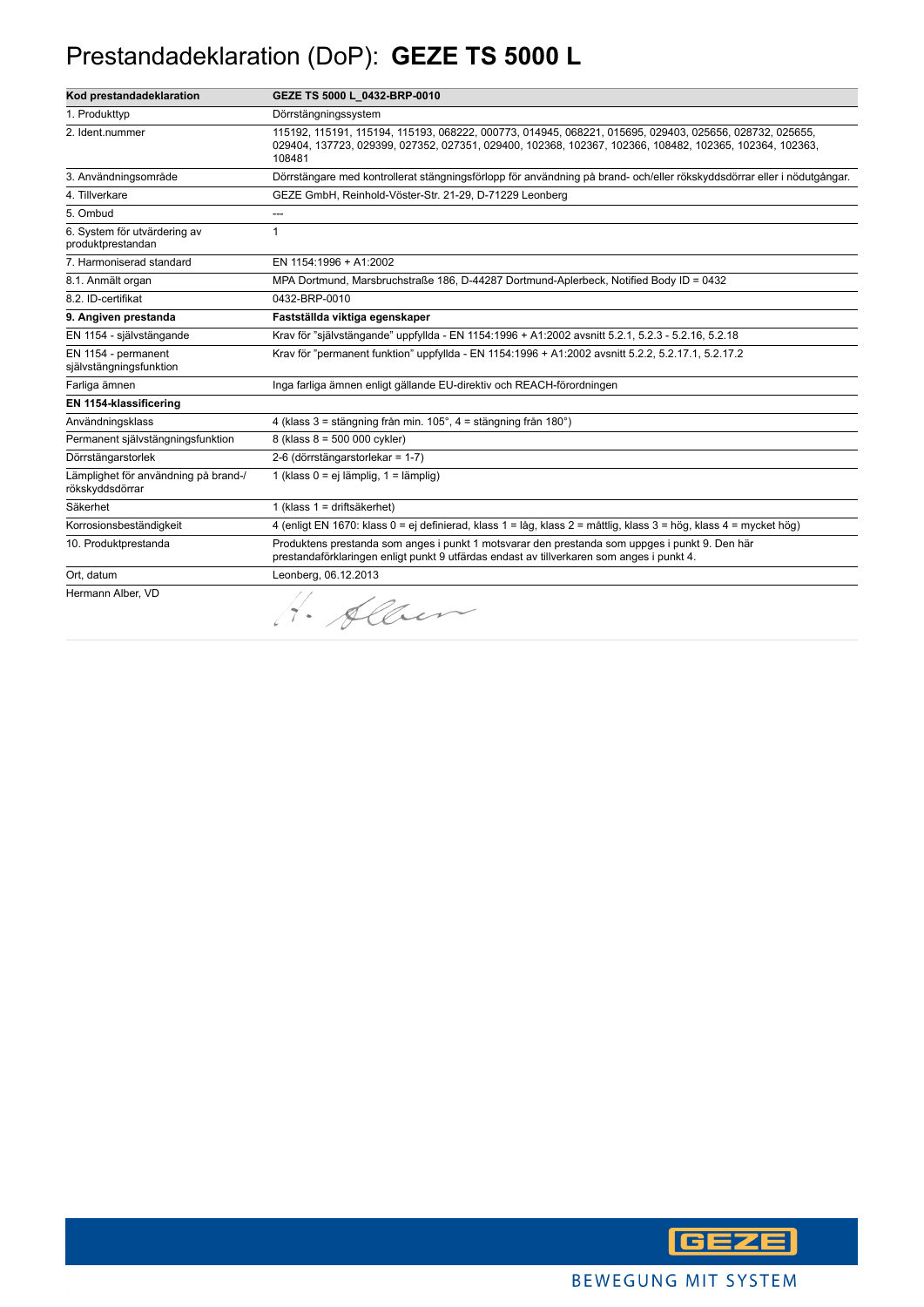### Vyhlásenie o parametroch (DoP): **GEZE TS 5000 L**

| Identifikácia Vyhlásenie o<br>parametroch                   | GEZE TS 5000 L_0432-BRP-0010                                                                                                                                                                                                 |
|-------------------------------------------------------------|------------------------------------------------------------------------------------------------------------------------------------------------------------------------------------------------------------------------------|
| 1. Druh výrobku                                             | Dverný samozatvárač                                                                                                                                                                                                          |
| 2. Identifikačné číslo                                      | 115192, 115191, 115194, 115193, 068222, 000773, 014945, 068221, 015695, 029403, 025656, 028732, 025655,<br>029404, 137723, 029399, 027352, 027351, 029400, 102368, 102367, 102366, 108482, 102365, 102364, 102363,<br>108481 |
| 3. Účel použitia                                            | Prostriedok na zatváranie dverí s kontrolovaným priebehom zatvárania pre použitie na protipožiarne a/alebo dymotesné<br>dvere alebo na únikové dvere                                                                         |
| 4. Výrobca                                                  | GEZE GmbH, Reinhold-Vöster-Str. 21-29, D-71229 Leonberg                                                                                                                                                                      |
| 5. Splnomocnená osoba                                       | ---                                                                                                                                                                                                                          |
| 6. Systém posudzovania nemennosti<br>parametrov výrobku     | 1                                                                                                                                                                                                                            |
| 7. Harmonizovaná norma                                      | EN 1154:1996 + A1:2002                                                                                                                                                                                                       |
| 8.1. Notifikovaná osoba                                     | MPA Dortmund, Marsbruchstraße 186, D-44287 Dortmund-Aplerbeck, Notified Body ID = 0432                                                                                                                                       |
| 8.2. ID certifikát                                          | 0432-BRP-0010                                                                                                                                                                                                                |
| 9. Deklarované parametre                                    | Stanovené podstatné vlastnosti                                                                                                                                                                                               |
| EN 1154 - samozatváracie                                    | Požiadavky "samozatváracie" splnené - EN 1154:1996 + A1:2002 odseky 5.2.1, 5.2.3 - 5.2.16, 5.2.18                                                                                                                            |
| EN 1154 - Trvalá funkcia samozatvárania                     | Požiadavky "trvalá funkcia" splnené - EN 1154:1996 + A1:2002 odseky 5.2.2, 5.2.17.1, 5.2.17.2                                                                                                                                |
| Nebezpečné látky                                            | Neobsahuje žiadne nebezpečné látky v zmysle Smerníc EU a Nariadenia REACH                                                                                                                                                    |
| EN 1154 Klasifikácia                                        |                                                                                                                                                                                                                              |
| Trieda použitia                                             | 4 (trieda 3 = zatváranie z min. 105°, 4 = zatváranie zo 180°)                                                                                                                                                                |
| Trvalá funkcia samozatvárania                               | 8 (trieda 8 = 500.000 cyklov)                                                                                                                                                                                                |
| Veľkosť dverného zatvárača                                  | 2-6 (veľkosti dverných zatváračov = 1-7)                                                                                                                                                                                     |
| Spôsobilosť na použite na protipožiarne/<br>dymotesné dvere | 1 (trieda 0 = nevhodné, 1 = vhodné)                                                                                                                                                                                          |
| Bezpečnosť                                                  | 1 (trieda 1 = užívacia bezpečnosť)                                                                                                                                                                                           |
| Odolnosť voči korózii                                       | 4 (podľa EN 1670: trieda 0 = nedefinovaná, trieda1 = nízka, trieda 2 stredná, trieda3 = vysoká, trieda 4 = veľmi vysoká)                                                                                                     |
| 10. Parametre výrobku                                       | Parametre výrobku podľa č. 1 sú v zhode s deklarovanými parametrami podľa č. 9. Toto vyhlásenie o parametroch sa<br>vydáva na výhradnú zodpovednosť výrobcu uvedeného b bode 4.                                              |
| Miesto, dátum                                               | Leonberg, 06.12.2013                                                                                                                                                                                                         |
| Hermann Alber, konateľ                                      | · Alben                                                                                                                                                                                                                      |

**GEZE**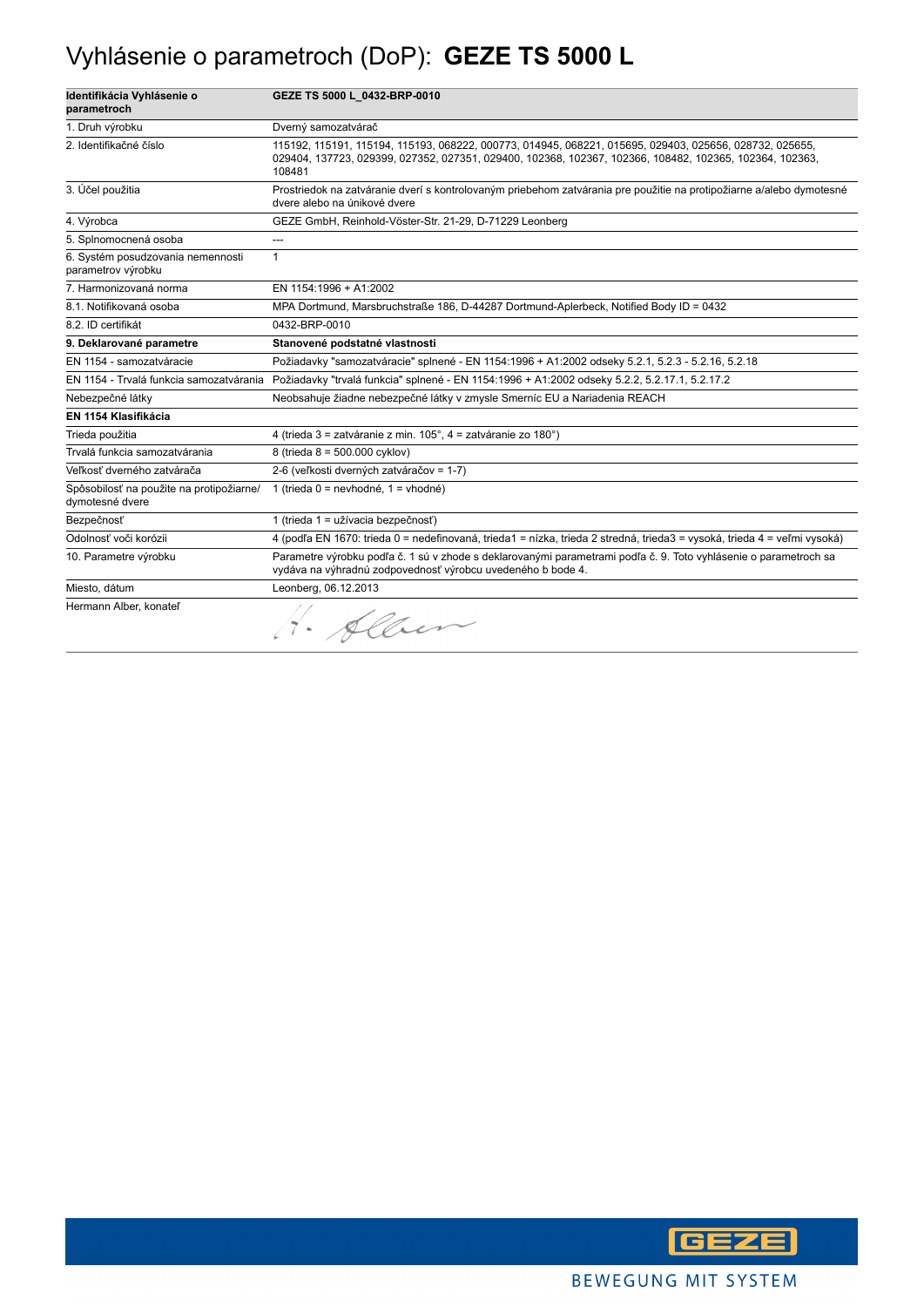# Izjava o delovanju (DoP): **GEZE TS 5000 L**

| Karakteristika - izjava o delovanju                           | GEZE TS 5000 L 0432-BRP-0010                                                                                                                                                                                                 |
|---------------------------------------------------------------|------------------------------------------------------------------------------------------------------------------------------------------------------------------------------------------------------------------------------|
| 1. Vrsta izdelka                                              | Sistem za zapiranje vrat                                                                                                                                                                                                     |
| 2. ID-številke                                                | 115192, 115191, 115194, 115193, 068222, 000773, 014945, 068221, 015695, 029403, 025656, 028732, 025655,<br>029404, 137723, 029399, 027352, 027351, 029400, 102368, 102367, 102366, 108482, 102365, 102364, 102363,<br>108481 |
| 3. Namen uporabe                                              | Zapiralo za vrata z nadzorovanim potekom zapiranja za protipožarna in/ali protidimna vrata ali vrata za izhod v sili                                                                                                         |
| 4. Proizvajalec                                               | GEZE GmbH, Reinhold-Vöster-Str. 21-29, D-71229 Leonberg                                                                                                                                                                      |
| 5. Pooblaščena oseba                                          | ---                                                                                                                                                                                                                          |
| 6. Sistem za oceno delovanja                                  | $\mathbf{1}$                                                                                                                                                                                                                 |
| 7. Usklajeni standard                                         | EN 1154:1996 + A1:2002                                                                                                                                                                                                       |
| 8.1. Priglašeni organ                                         | MPA Dortmund, Marsbruchstraße 186, D-44287 Dortmund-Aplerbeck, Notified Body ID = 0432                                                                                                                                       |
| 8.2. ID-certifikat                                            | 0432-BRP-0010                                                                                                                                                                                                                |
| 9. Izjava o delovanju                                         | Ugotovljene bistvene značilnosti                                                                                                                                                                                             |
| EN 1154 - Samodejno zapiranje                                 | Zahteve za "samodejno zapiranje" so izpolnjene - EN 1154:1996 + A1:2002 odseki 5.2.1, 5.2.3 - 5.2.16, 5.2.18                                                                                                                 |
| EN 1154 - Trajno delovanje<br>samodejnega zapiranja           | Zahteve za "trajno delovanje" so izpolnjene - EN 1154:1996 + A1:2002 odseki 5.2.2, 5.2.17.1, 5.2.17.2                                                                                                                        |
| Nevarne snovi                                                 | Ni nevarnih snovi v smislu ES-direktive in uredbe REACH                                                                                                                                                                      |
| Klasifikacija EN 1154                                         |                                                                                                                                                                                                                              |
| Razred uporabe                                                | 4 (razred 3 = zapiranje iz najm. $105^\circ$ , 4 = zapiranje iz $180^\circ$ )                                                                                                                                                |
| Trajno delovanje samodejnega zapiranja                        | 8 (razred 8 = 500.000 ciklusov)                                                                                                                                                                                              |
| Velikost zapirala za vrata                                    | 2-6 (velikosti zapiral za vrata = 1-7)                                                                                                                                                                                       |
| Primernost za uporabo na protipožarnih/<br>protidimnih vratih | 1 (razred $0 = ni$ primerno, $1 = prime$ rno)                                                                                                                                                                                |
| Varnost                                                       | 1 (razred 1 = varnost za uporabo)                                                                                                                                                                                            |
| Odpornost proti koroziji                                      | 4 (v skladu z EN 1670: Razred 0 = ni opredeljena, razred 1 = majhna, razred 2 srednja, razred 3 = visoka, razred 4 = zelo<br>visoka)                                                                                         |
| 10. Delovanje izdelka                                         | Delovanje izdelka v skladu s št. 1 ustreza delovanju, navedenem v št. 9. Odgovoren za sestavo izjave o delovanju po št.<br>9 je proizvajalec sam in sicer v skladu s št. 4.                                                  |
| Kraj, datum                                                   | Leonberg, 06.12.2013                                                                                                                                                                                                         |
| Hermann Alber, direktor                                       | · Alber                                                                                                                                                                                                                      |

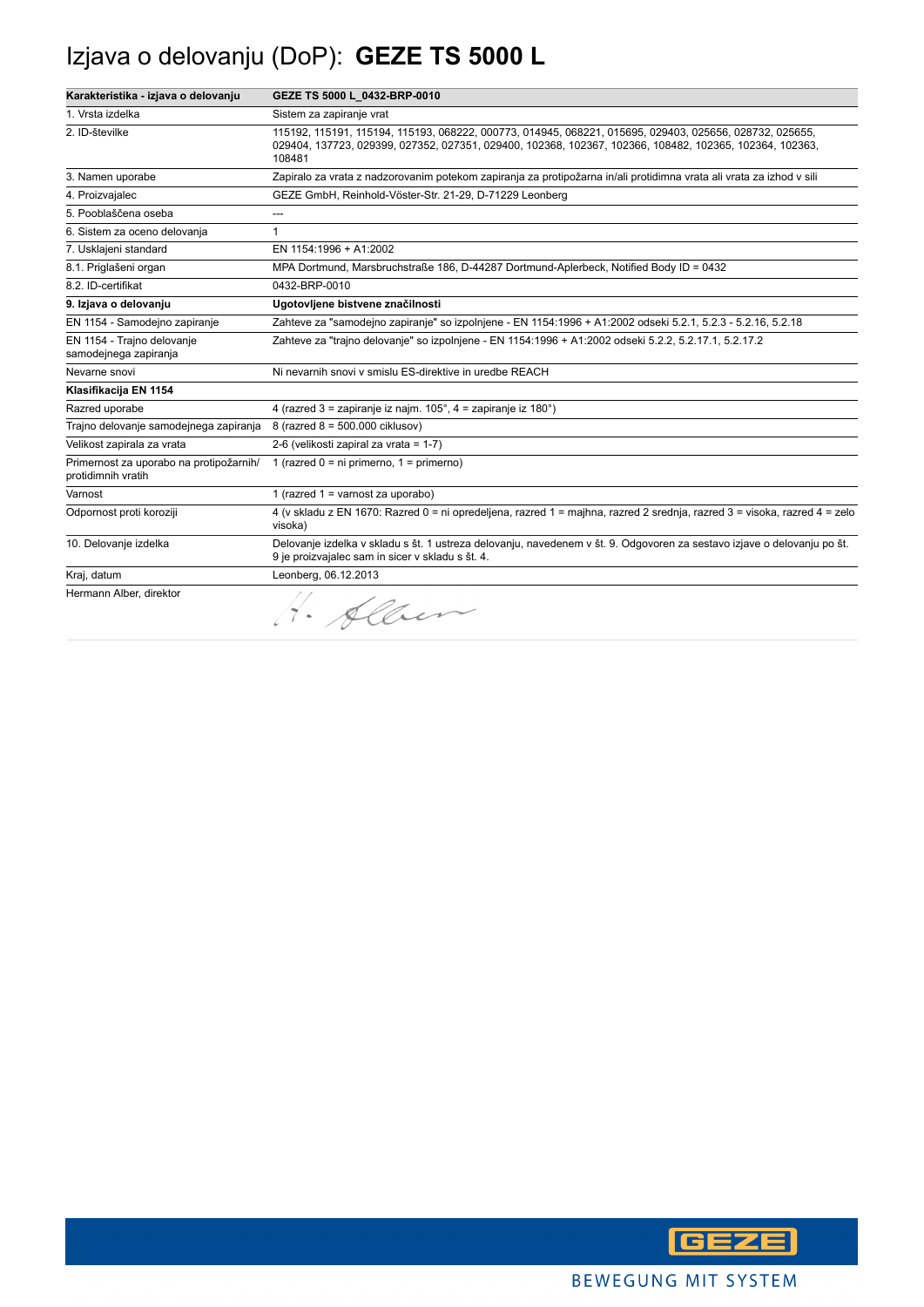### Declaración de rendimiento (DoP): **GEZE TS 5000 L**

| Identificación declaración de<br>rendimiento               | GEZE TS 5000 L_0432-BRP-0010                                                                                                                                                                                                 |
|------------------------------------------------------------|------------------------------------------------------------------------------------------------------------------------------------------------------------------------------------------------------------------------------|
| 1. Tipo de producto                                        | Sistema de cierrapuertas                                                                                                                                                                                                     |
| 2. Nº de identificación                                    | 115192, 115191, 115194, 115193, 068222, 000773, 014945, 068221, 015695, 029403, 025656, 028732, 025655,<br>029404, 137723, 029399, 027352, 027351, 029400, 102368, 102367, 102366, 108482, 102365, 102364, 102363,<br>108481 |
| 3. Finalidad                                               | Dispositivo cierrapuertas con secuencia de cierre controlada para el empleo en puertas cortafuegos y cortahumos o<br>puertas de vías de evacuación                                                                           |
| 4. Fabricante                                              | GEZE GmbH, Reinhold-Vöster-Str. 21-29, D-71229 Leonberg                                                                                                                                                                      |
| 5. Mandatario                                              | ---                                                                                                                                                                                                                          |
| 6. Sistema para evaluar la resistencia de 1<br>rendimiento |                                                                                                                                                                                                                              |
| 7. Norma armonizada                                        | EN 1154:1996 + A1:2002                                                                                                                                                                                                       |
| 8.1. Organismo notificado                                  | MPA Dortmund, Marsbruchstraße 186, D-44287 Dortmund-Aplerbeck, Notified Body ID = 0432                                                                                                                                       |
| 8.2. Certificado ID                                        | 0432-BRP-0010                                                                                                                                                                                                                |
| 9. Rendimiento declarado                                   | Características principales constatadas                                                                                                                                                                                      |
| EN 1154 - Cierre automático                                | Requisitos "cierre automático" cumplidos - EN 1154:1996 + A1:2002 Apartados 5.2.1, 5.2.3 - 5.2.16, 5.2.18                                                                                                                    |
| EN 1154 - Función permanente del<br>cierre automático      | Requisitos "función permanente" cumplidos - EN 1154:1996 + A1:2002 Apartados 5.2.2, 5.2.17.1, 5.2.17.2                                                                                                                       |
| Sustancias peligrosas                                      | No contiene sustancias peligrosas conforme a las directivas CE y el reglamento REACH                                                                                                                                         |
| Clasificación EN 1154-1                                    |                                                                                                                                                                                                                              |
| Clase de aplicación                                        | 4 (Clase $3 =$ Cierre de mín. $105^\circ$ , $4 =$ Cierre de $180^\circ$ )                                                                                                                                                    |
| Función permanente del autocierre                          | $8$ (clase $8 = 500.000$ ciclos)                                                                                                                                                                                             |
| Tamaño del cierrapuertas                                   | 2-6 (Tamaños del cierrapuertas= 1-7)                                                                                                                                                                                         |
| Idoneidad para el empleo en cortahumos<br>y cortafuegos    | 1 (clase $0 = no$ adecuado, $1 =$ adecuado)                                                                                                                                                                                  |
| Sequridad                                                  | 1 (clase 1 = seguridad de empleo)                                                                                                                                                                                            |
| Resistencia a la corrosión                                 | 4 (conforme a EN 1670: Clase 0 = no definida, clase 1 = escasa, clase 2 media, clase 3 = alta, clase 4 = muy alta)                                                                                                           |
| 10. Rendimiento producto                                   | El rendimiento del producto nº 1 se corresponde con la potencia declarada según nº 9. El fabricante es responsable<br>exclusivo, según nº 4, de redactar la declaración de rendimiento conforme a nº 9.                      |
| Lugar, fecha                                               | Leonberg, 06.12.2013                                                                                                                                                                                                         |
| Hermann Alber, Director                                    | 1. Alber                                                                                                                                                                                                                     |

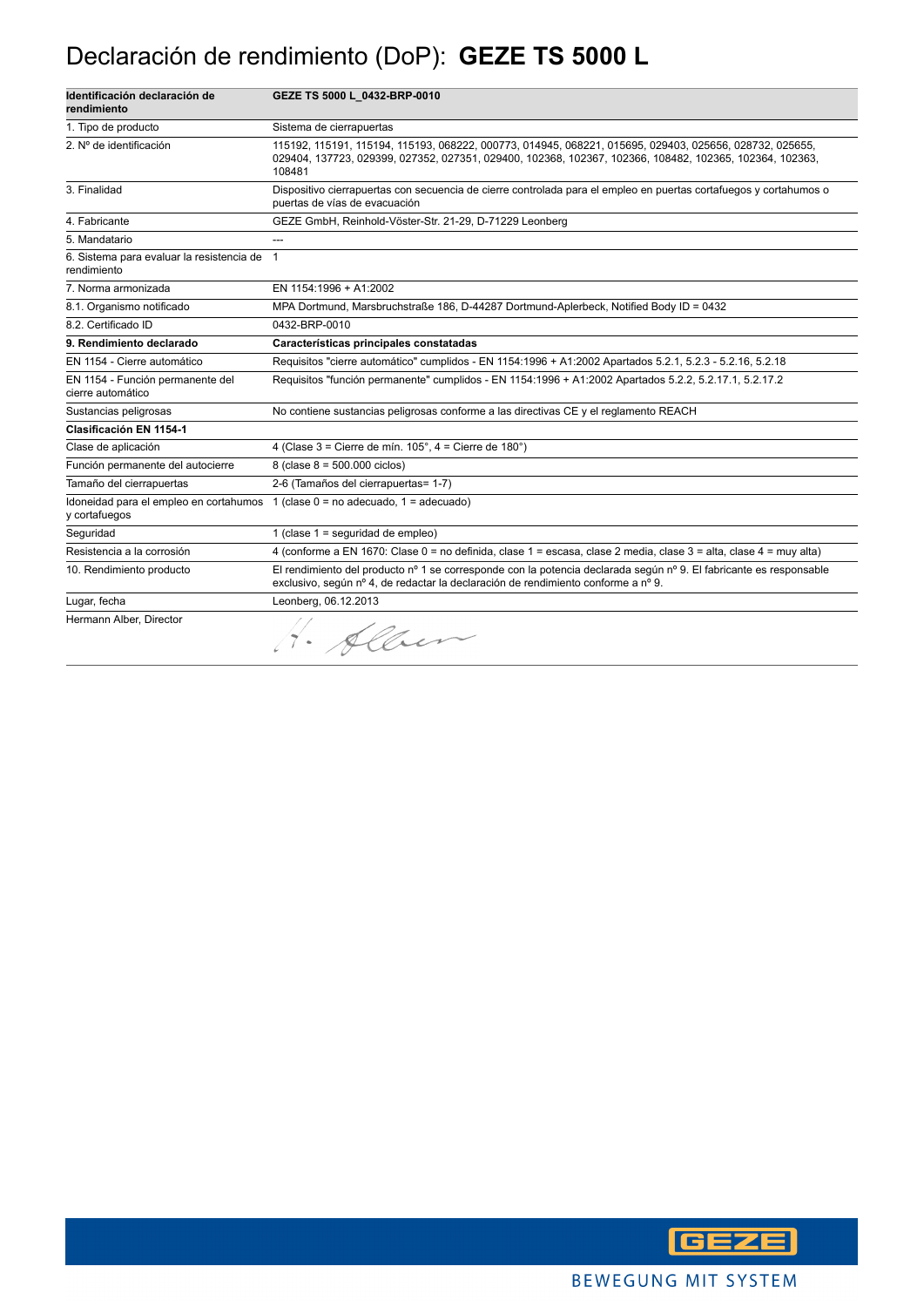# Teljesítmény nyilatkozat (DoP): **GEZE TS 5000 L**

| Teljesítmény nyilatkozat ismertetőjel                               | GEZE TS 5000 L_0432-BRP-0010                                                                                                                                                                                                 |
|---------------------------------------------------------------------|------------------------------------------------------------------------------------------------------------------------------------------------------------------------------------------------------------------------------|
| 1. Termékfajta                                                      | Ajtócsukó rendszer                                                                                                                                                                                                           |
| 2. Azonosító számok                                                 | 115192, 115191, 115194, 115193, 068222, 000773, 014945, 068221, 015695, 029403, 025656, 028732, 025655,<br>029404, 137723, 029399, 027352, 027351, 029400, 102368, 102367, 102366, 108482, 102365, 102364, 102363,<br>108481 |
| 3. Az alkalmazás célja                                              | Ajtócsukó ellenőrzött záródási folyamattal tűz- és/vagy füstvédő ajtókon vagy menekülő ajtókon történő alkalmazáshoz                                                                                                         |
| 4. Gyártó                                                           | GEZE GmbH, Reinhold-Vöster-Str. 21-29, D-71229 Leonberg                                                                                                                                                                      |
| 5. Felhatalmazott                                                   | ---                                                                                                                                                                                                                          |
| 6. Teljesítmény állandóság értékelésére<br>szolgáló rendszer        | $\mathbf{1}$                                                                                                                                                                                                                 |
| 7. Harmonizált szabvány                                             | EN 1154:1996 + A1:2002                                                                                                                                                                                                       |
| 8.1. Bejelentett szervezet                                          | MPA Dortmund, Marsbruchstraße 186, D-44287 Dortmund-Aplerbeck, Notified Body ID = 0432                                                                                                                                       |
| 8.2. Tanúsítvány azonosító                                          | 0432-BRP-0010                                                                                                                                                                                                                |
| 9. Nyilatkozott teljesítmény                                        | Meghatározott alapvető jellemzők                                                                                                                                                                                             |
| EN 1154 - automatikusan záródó                                      | Az "automatikusan záródó" követelményeknek megfelel - EN 1154:1996 + A1:2002, 5.2.1, 5.2.3 - 5.2.16, 5.2.18<br>szakaszok                                                                                                     |
| működése                                                            | EN 1154 - az automatikus záródás tartós A "tartós működés" követelményeinek megfelel - EN 1154:1996 + A1:2002, 5.2.2, 5.2.17.1, 5.2.17.2 szakaszok                                                                           |
| Veszélyes anyagok                                                   | Az EK-irányelvek és REACH-rendelkezés értelmében nem veszélyes anyagok                                                                                                                                                       |
| EN 1154 osztályba sorolás                                           |                                                                                                                                                                                                                              |
| Alkalmazási osztály                                                 | 4 (3. osztály = záródás min. 105°-ból, 4 = záródás 180°-ból)                                                                                                                                                                 |
| Az automatikus záródás tartós<br>működése                           | 8 (8. osztály = 500.000 ciklus)                                                                                                                                                                                              |
| Aitócsukó mérete                                                    | 2-6 (ajtócsukó méretei = 1-7)                                                                                                                                                                                                |
| Tűz- és füstgátló ajtókon történő<br>alkalmazáshoz való alkalmasság | 1 (0. osztály = nem alkalmas, 1 = alkalmas)                                                                                                                                                                                  |
| Biztonság                                                           | 1 (1. osztály = használati biztonság)                                                                                                                                                                                        |
| Korrózióállóság                                                     | 4 (EN 1670 szerint: 0. osztály = nincs meghatározva, 1. osztály = alacsony, 2. osztály = közepes, 3. osztály = magas, 4.<br>osztály = nagyon magas)                                                                          |
| 10. Termék teljesítménye                                            | A termék 1. sz. szerinti teljesítménye megfelel a 9. sz. szerinti nyilatkozott teljesítménynek. A 9. sz. szerinti teljesítmény<br>nyilatkozat készítéséért egyedül a 4. sz. szerinti gyártó a felelős.                       |
| Hely, dátum                                                         | Leonberg, 06.12.2013                                                                                                                                                                                                         |
| Hermann Alber, ügyvezető                                            | 1. Alben                                                                                                                                                                                                                     |

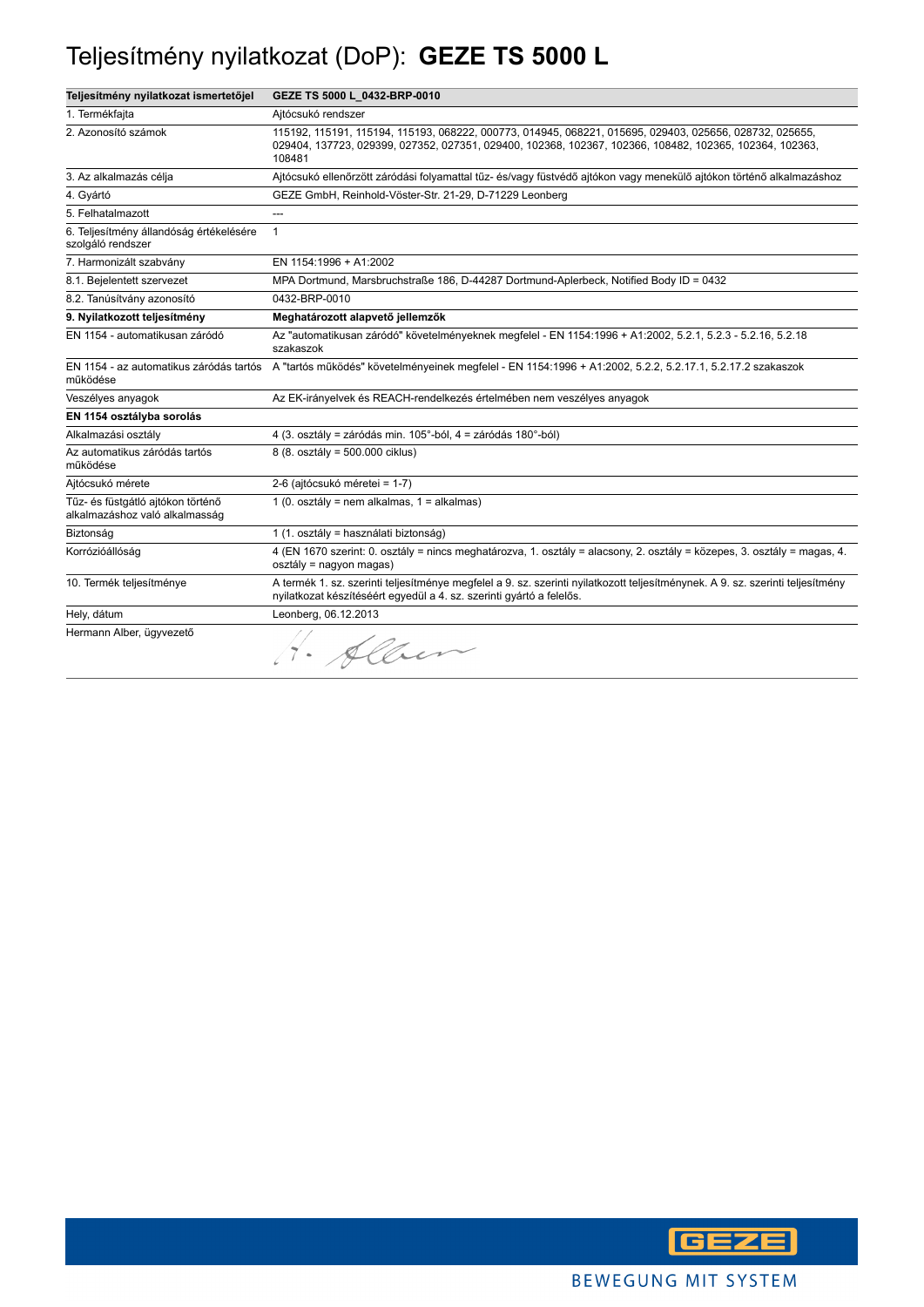# декларация за мощност (DoP): **GEZE TS 5000 L**

| Означение декларация за мощност                           | GEZE TS 5000 L_0432-BRP-0010                                                                                                                                                                                                 |
|-----------------------------------------------------------|------------------------------------------------------------------------------------------------------------------------------------------------------------------------------------------------------------------------------|
| 1. Вид продукт                                            | Система за затваряне на вратата                                                                                                                                                                                              |
| 2. Идентификационен номер                                 | 115192, 115191, 115194, 115193, 068222, 000773, 014945, 068221, 015695, 029403, 025656, 028732, 025655,<br>029404, 137723, 029399, 027352, 027351, 029400, 102368, 102367, 102366, 108482, 102365, 102364, 102363,<br>108481 |
| 3. Цел на използване                                      | Средство за затваряне на врати с контролирано протичане на затварянето за използване на пожаро- и<br>димозащитни врати и/или на врати на спасителни пътища                                                                   |
| 4. Производител                                           | GEZE GmbH, Reinhold-Vöster-Str. 21-29, D-71229 Leonberg                                                                                                                                                                      |
| 5. Упълномощено лице                                      | ---                                                                                                                                                                                                                          |
| 6. Система за оценка на<br>устойчивостта при работа       | 1                                                                                                                                                                                                                            |
| 7. Хармонизиран стандарт                                  | EN 1154:1996 + A1:2002                                                                                                                                                                                                       |
| 8.1. Нотифициран орган                                    | MPA Dortmund, Marsbruchstraße 186, D-44287 Dortmund-Aplerbeck, Notified Body ID = 0432                                                                                                                                       |
| 8.2. ID сертификат                                        | 0432-BRP-0010                                                                                                                                                                                                                |
| 9. Декларирана мощност                                    | Установени съществени белези                                                                                                                                                                                                 |
| EN 1154 - Автоматично затварящи се                        | Изпълнени изисквания "автоматично затварящи се" - EN 1154:1996 + A1:2002 раздели 5.2.1, 5.2.3 - 5.2.16, 5.2.18                                                                                                               |
| EN 1154 - Постоянна функция на<br>автоматично затваряне   | Изпълнени изисквания "постоянна функция" - EN 1154:1996 + A1:2002 раздели 5.2.2, 5.2.17.1, 5.2.17.2                                                                                                                          |
| Опасни субстанции                                         | Без опасни субстанции по смисъла на директивите на ЕО и разпоредба REACH                                                                                                                                                     |
| <b>EN 1154 Класифициране</b>                              |                                                                                                                                                                                                                              |
| Клас приложение                                           | 4 (клас 3 = затваряне от мин. $105^\circ$ , 4 = затваряне от $180^\circ$ )                                                                                                                                                   |
| Постоянна функция на автоматично<br>затваряне             | 8 (клас 8 = 500 000 цикъла)                                                                                                                                                                                                  |
| Размер на устройството за затваряне<br>на вратата         | 2-6 (размери на устройството за затваряне на вратата = 1-7)                                                                                                                                                                  |
| Пригодност за използване на пожаро-/<br>димозащитни врати | 1 (клас 0 = не подходящи, 1 = подходящи)                                                                                                                                                                                     |
| Безопасност                                               | 1 (клас 1 = безопасност при използване)                                                                                                                                                                                      |
| Корозионна устойчивост                                    | 4 (съгласно EN 1670: клас 0 = не дефинирано, клас 1 = нисък, клас 2 среден, клас 3 = висок, клас 4 = много висок)                                                                                                            |
| 10. Мощност на продукта                                   | Мощността на продукта според № 1 съответства на декларираната мощност според № 9. Отговорен за съставяне<br>на декларация за мощност според № 9 е единствено производителят според № 4.                                      |
| Населено място, дата                                      | Leonberg, 06.12.2013                                                                                                                                                                                                         |
| Херман Албер, търговски директор                          | Alben                                                                                                                                                                                                                        |

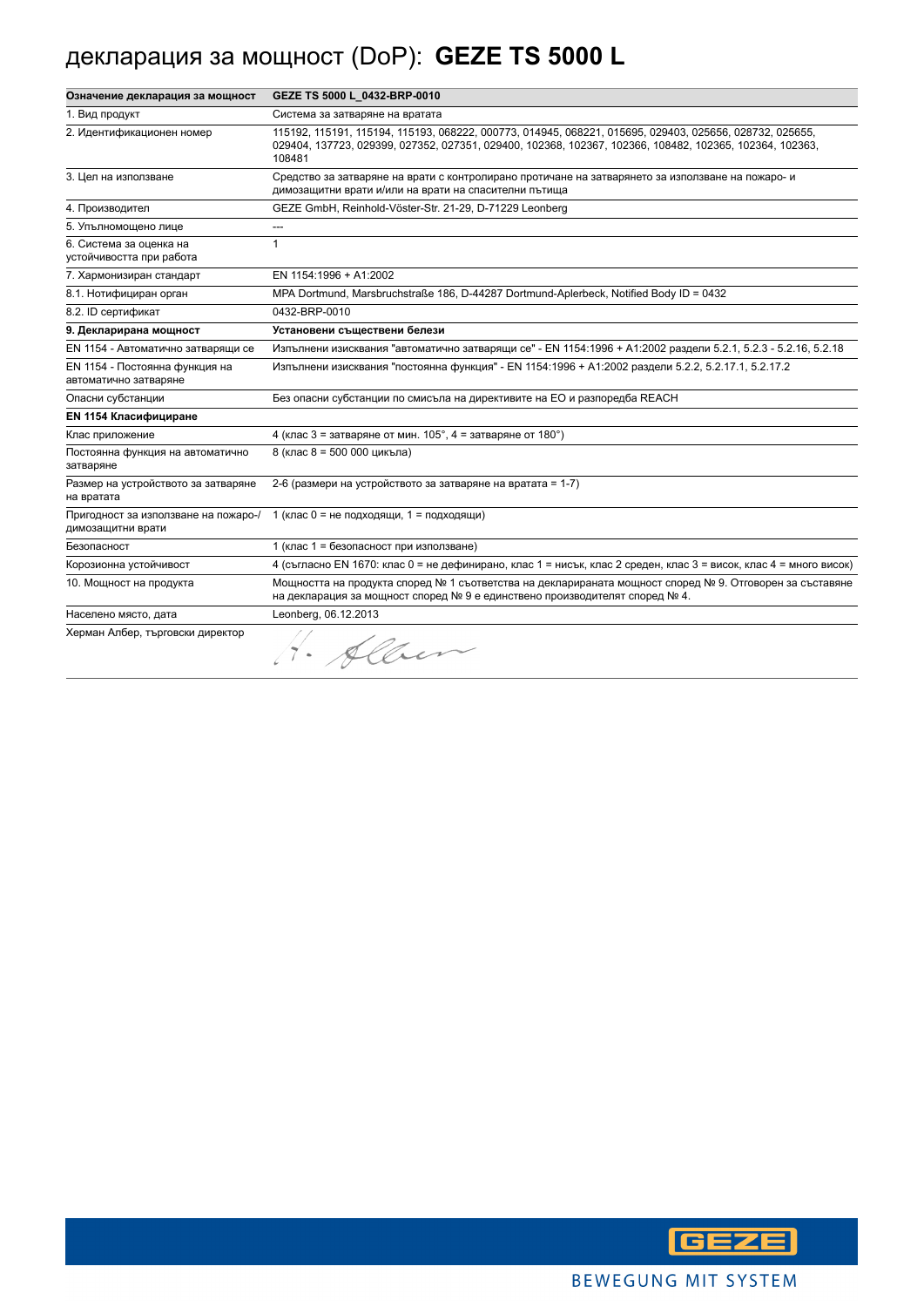### Ydeevnedeklaration (DoP): **GEZE TS 5000 L**

| Identifikation ydeevnedeklaration                   | GEZE TS 5000 L_0432-BRP-0010                                                                                                                                                                                                 |
|-----------------------------------------------------|------------------------------------------------------------------------------------------------------------------------------------------------------------------------------------------------------------------------------|
| 1. Produktart                                       | Dørlukkersystem                                                                                                                                                                                                              |
| 2. Id-numre                                         | 115192, 115191, 115194, 115193, 068222, 000773, 014945, 068221, 015695, 029403, 025656, 028732, 025655,<br>029404, 137723, 029399, 027352, 027351, 029400, 102368, 102367, 102366, 108482, 102365, 102364, 102363,<br>108481 |
| 3. Anvendelsesformål                                | Dørlukkeudstyr med kontrolleret lukkeforløb til brug på brand- og/eller røgdøre eller på flugtvejsdøre                                                                                                                       |
| 4. Producent                                        | GEZE GmbH, Reinhold-Vöster-Str. 21-29, D-71229 Leonberg                                                                                                                                                                      |
| 5. Befuldmægtiget                                   | ---                                                                                                                                                                                                                          |
| 6. System til vurdering af<br>ydelsesbestandigheden | 1                                                                                                                                                                                                                            |
| 7. Harmoniseret standard                            | EN 1154:1996 + A1:2002                                                                                                                                                                                                       |
| 8.1. Notificeret organ                              | MPA Dortmund, Marsbruchstraße 186, D-44287 Dortmund-Aplerbeck, Notified Body ID = 0432                                                                                                                                       |
| 8.2. Id certifikat                                  | 0432-BRP-0010                                                                                                                                                                                                                |
| 9. Deklareret ydeevne                               | Konstaterede væsentlige egenskaber                                                                                                                                                                                           |
| EN 1154 - Selvlukkende                              | Krav "selvlukkende" opfyldt - EN 1154:1996 + A1:2002 afsnit 5.2.1, 5.2.3 - 5.2.16, 5.2.18                                                                                                                                    |
| EN 1154 - Selvlukkende kontinuerlig<br>funktion     | Krav "kontinuerlig funktion" opfyldt - EN 1154:1996 + A1:2002 afsnit 5.2.2, 5.2.17.1, 5.2.17.2                                                                                                                               |
| Farlige substanser                                  | Ingen farlige substanser iht. EF-direktiver og REACH-forordningen                                                                                                                                                            |
| EN 1154 Klassificering                              |                                                                                                                                                                                                                              |
| Anvendelsesklasse                                   | 4 (klasse $3 =$ lukning fra min. $105^\circ$ , $4 =$ lukning fra $180^\circ$ )                                                                                                                                               |
| Selvlukkende kontinuerlig funktion                  | 8 (klasse 8 = 500.000 cyklusser)                                                                                                                                                                                             |
| Dørlukkerstørrelse                                  | 2-6 (dørlukkerstørrelser = 1-7)                                                                                                                                                                                              |
| Egnet til brug på brand-/røgdøre                    | 1 (klasse $0 =$ ikke eqnet, $1 =$ eqnet)                                                                                                                                                                                     |
| Sikkerhed                                           | 1 (klasse 1 = anvendelsessikkerhed)                                                                                                                                                                                          |
| Korrosionsbestandighed                              | 4 (iht. EN 1670: Klasse 0 = ingen defineret, klasse 1 = lav, klasse 2 moderat, klasse 3 = høj, klasse 4 = meget høj)                                                                                                         |
| 10. Produktets ydeevne                              | Produktets ydeevne iht. nr. 1 svarer til den deklarerede ydeevne iht. nr. 9. Ansvarlig for udarbejdelsen af<br>ydeevnedeklarationen iht. nr. 9 er alene producenten iht. nr. 4.                                              |
| Sted, dato                                          | Leonberg, 06.12.2013                                                                                                                                                                                                         |
| Hermann Alber, forretningsfører                     | 1. Alben                                                                                                                                                                                                                     |

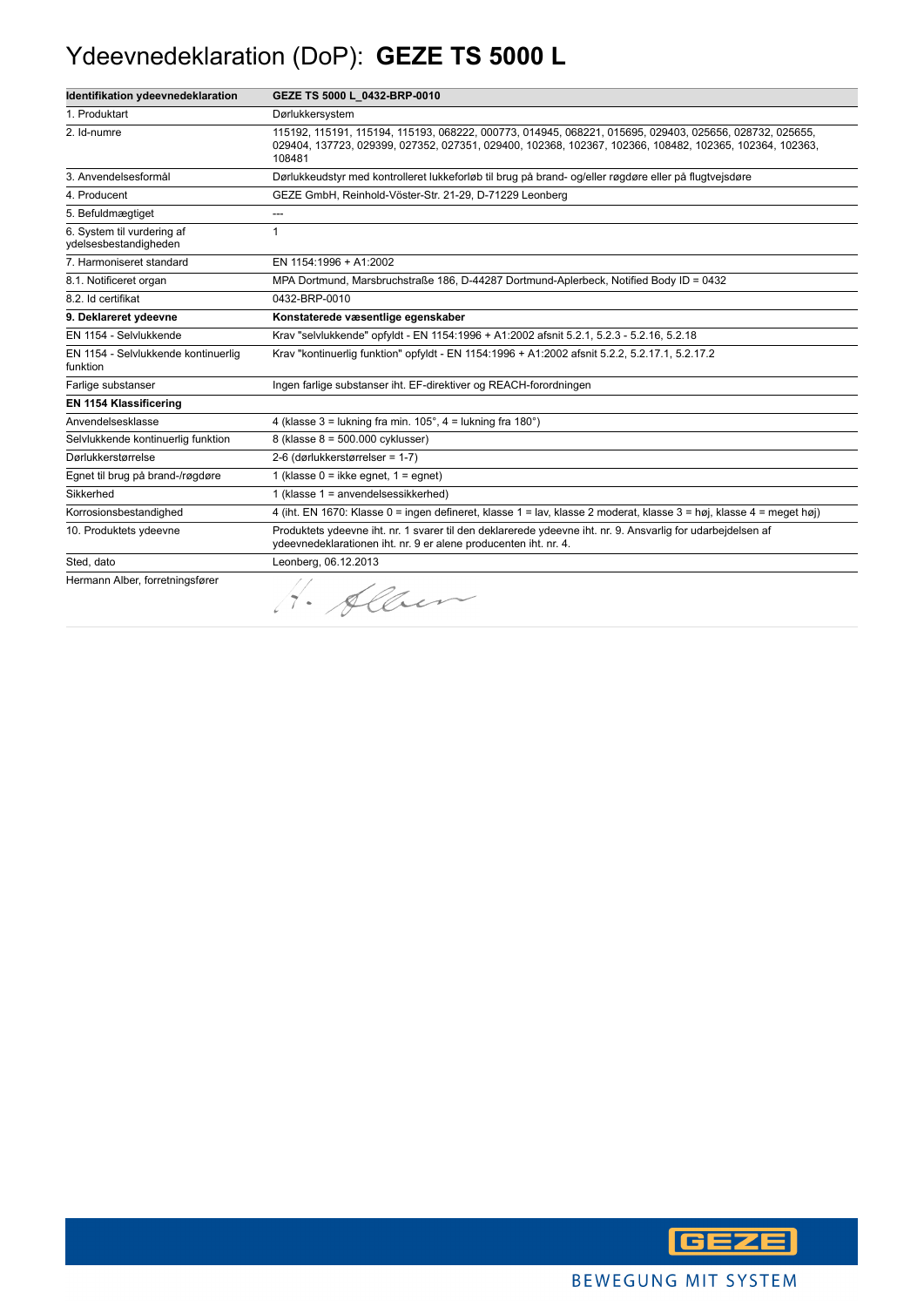# Toimimisviis (DoP): **GEZE TS 5000 L**

| Tähis / toimimisviis                            | GEZE TS 5000 L_0432-BRP-0010                                                                                                                                                                                                 |
|-------------------------------------------------|------------------------------------------------------------------------------------------------------------------------------------------------------------------------------------------------------------------------------|
| 1. Toode                                        | Uksesulgursüsteem                                                                                                                                                                                                            |
| 2. Tootenumber                                  | 115192, 115191, 115194, 115193, 068222, 000773, 014945, 068221, 015695, 029403, 025656, 028732, 025655,<br>029404, 137723, 029399, 027352, 027351, 029400, 102368, 102367, 102366, 108482, 102365, 102364, 102363,<br>108481 |
| 3. Kasutusotstarve                              | Kontrollitava sulgumistsükliga uksesulgur kasutamiseks tule- ja/või suitsutõkkeustel või evakuatsiooniustel                                                                                                                  |
| 4. Tootja                                       | GEZE GmbH, Reinhold-Vöster-Str. 21-29, D-71229 Leonberg                                                                                                                                                                      |
| 5. Esindaja                                     | ---                                                                                                                                                                                                                          |
| 6. Süsteem töökindluse hindamiseks              | $\mathbf{1}$                                                                                                                                                                                                                 |
| 7. Harmoniseeritud norm                         | EN 1154:1996 + A1:2002                                                                                                                                                                                                       |
| 8.1. Teatatud asukoht                           | MPA Dortmund, Marsbruchstraße 186, D-44287 Dortmund-Aplerbeck, Notified Body ID = 0432                                                                                                                                       |
| 8.2. ID-sertifikaat                             | 0432-BRP-0010                                                                                                                                                                                                                |
| 9. Deklareeritud jõudlus                        | Kindlakstehtud olulised tunnused                                                                                                                                                                                             |
| EN 1154 - isesulguv                             | "Isesulguva" nõuded täidetud – EN 1154:1996 + A1:2002 peatükid 5.2.1, 5.2.3– 5.2.16, 5.2.18                                                                                                                                  |
| EN 1154 - isesulguva püsifunktsioon             | "Püsifunktsiooni" nõuded täidetud - EN 1154:1996 + A1:2002 peatükid 5.2.2, 5.2.17.1, 5.2.17.2                                                                                                                                |
| Ohtlikud ained                                  | Pole ohtlikke aineid EL-i direktiivide ja REACH-i regulatsiooni mõttes                                                                                                                                                       |
| EN 1154 klassifikatsioon                        |                                                                                                                                                                                                                              |
| Kasutusklass                                    | 4 (klass $3 =$ sulgumine alates $105^\circ$ , $4 =$ sulgumine alates $180^\circ$ )                                                                                                                                           |
| Isesulgumise püsifunktsioon                     | 8 (klass 8 = 500 000 tsüklit)                                                                                                                                                                                                |
| Uksesulguri suurused                            | 2-6 (uksesulgurite suurused = $1-7$ )                                                                                                                                                                                        |
| Sobivus kasutamiseks tule-/<br>suitsutõkkeustel | 1 (klass $0 = ei$ sobi, $1 =$ sobib)                                                                                                                                                                                         |
| Kasutuskindlus                                  | 1 (klass $1 =$ kasutuskindel)                                                                                                                                                                                                |
| Korrosioonikindlus                              | 4 (EN 1670 järgi: klass 0 = puudub, klass 1 = väike, klass 2 = keskmine, klass 3 = kõrge, klass 4 = väga kõrge)                                                                                                              |
| 10. Toote jõudlus                               | Toote jõudlus (nr 1) on kooskõlas deklareeritud jõudlusega (nr 9). Jõudlusdeklaratsiooni (nr 9) koostamise eest vastutab<br>ainult tootja (nr 4).                                                                            |
| Koht, kuupäev                                   | Leonberg, 06.12.2013                                                                                                                                                                                                         |
| Hermann Alber, ärijuht                          | 1. Alber                                                                                                                                                                                                                     |

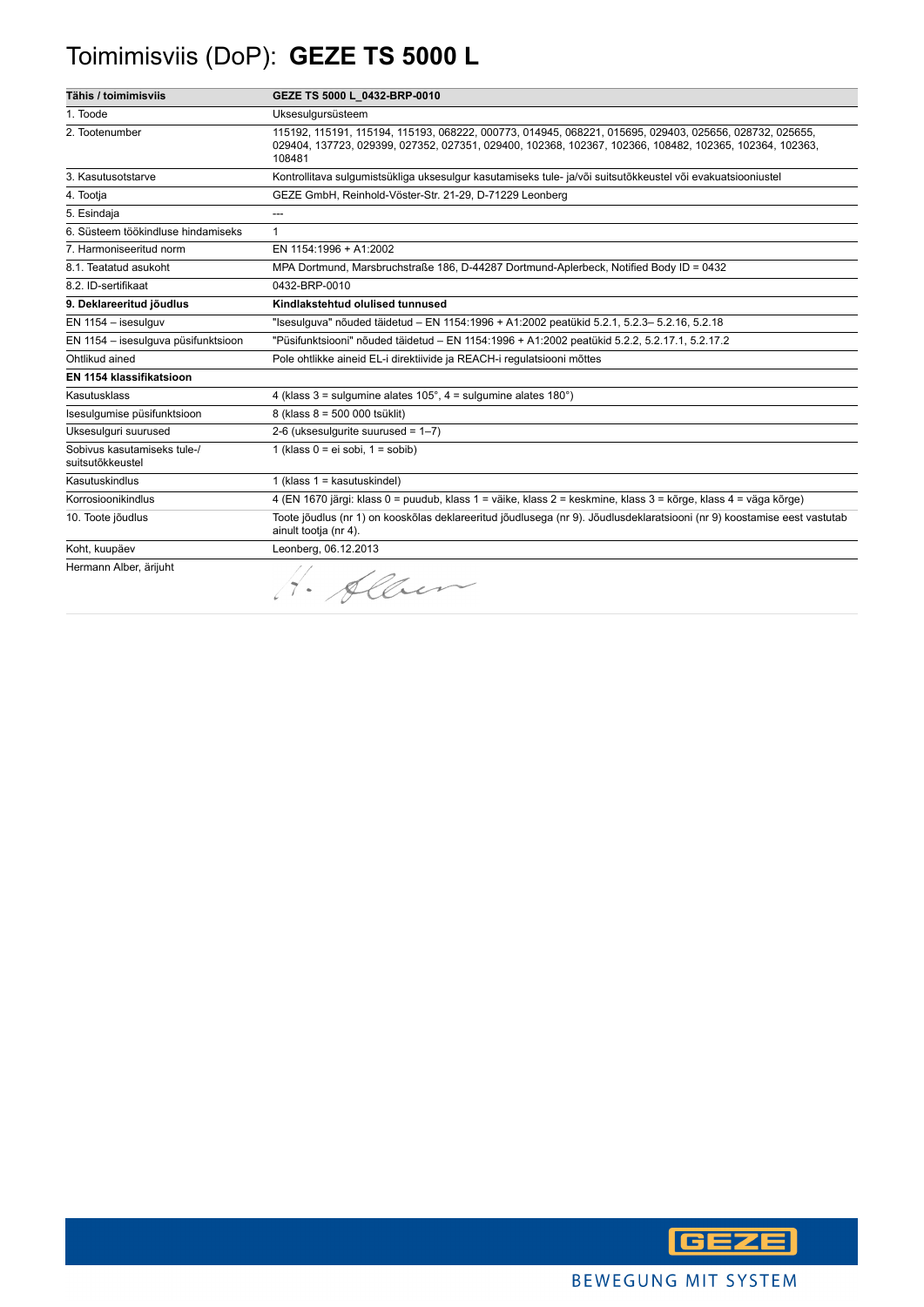# Toimintoselvitys (DoP): **GEZE TS 5000 L**

| <b>Tunnus toimintoselvitys</b>                   | GEZE TS 5000 L 0432-BRP-0010                                                                                                                                                                                                 |
|--------------------------------------------------|------------------------------------------------------------------------------------------------------------------------------------------------------------------------------------------------------------------------------|
| 1. Tuotetyyppi                                   | Ovensulkijajärjestelmä                                                                                                                                                                                                       |
| 2. Tunnusnumerot                                 | 115192, 115191, 115194, 115193, 068222, 000773, 014945, 068221, 015695, 029403, 025656, 028732, 025655,<br>029404, 137723, 029399, 027352, 027351, 029400, 102368, 102367, 102366, 108482, 102365, 102364, 102363,<br>108481 |
| 3. Käyttötarkoitus                               | Ovensulkija kontrolloidulla sulkeutumistoiminnolla palo- ja/tai savusuojaoviin sekä pakotieoviin                                                                                                                             |
| 4. Valmistaja                                    | GEZE GmbH, Reinhold-Vöster-Str. 21-29, D-71229 Leonberg                                                                                                                                                                      |
| 5. Valtuutettu                                   |                                                                                                                                                                                                                              |
| 6. Järjestelmä vakaan toimivuuden<br>arviointiin | $\mathbf{1}$                                                                                                                                                                                                                 |
| 7. Sovellettu normi                              | EN 1154:1996 + A1:2002                                                                                                                                                                                                       |
| 8.1. Ilmoitettu paikka                           | MPA Dortmund, Marsbruchstraße 186, D-44287 Dortmund-Aplerbeck, Notified Body ID = 0432                                                                                                                                       |
| 8.2. ID-varmenne                                 | 0432-BRP-0010                                                                                                                                                                                                                |
| 9. Selvitetty toiminto                           | Määritetyt olennaiset ominaisuudet                                                                                                                                                                                           |
| EN 1154 - Itsesulkeutuva                         | "Itsesulkeutuvan" vaatimukset täyttävät - EN 1154:1996 + A1:2002 luvut 5.2.1, 5.2.3 - 5.2.16, 5.2.18                                                                                                                         |
| EN 1154 - Itsesulkeutuvuuden<br>kestotoiminto    | "Kestotoiminnon" vaatimukset täyttävät – EN 1154:1996 + A1:2002 luvut 5.2.2, 5.2.17.1, 5.2.17.2                                                                                                                              |
| Vaaralliset aineet                               | Ei EY:n direktiivien ja REACH-asetuksen mukaisia vaarallisia aineita                                                                                                                                                         |
| <b>EN 1154 Luokitus</b>                          |                                                                                                                                                                                                                              |
| Käyttöluokka                                     | 4 (luokka 3 = sulkuasento väh. 105°, 4 = sulkuasento väh. 180°)                                                                                                                                                              |
| Itsesulkeutuvuuden kestotoiminto                 | 8 (luokka 8 = 500 000 sykliä)                                                                                                                                                                                                |
| Ovensulkijan koko                                | 2-6 (ovensulkijakoot = 1-7)                                                                                                                                                                                                  |
| Soveltuvuus palo-/savusuojaoviin                 | 1 (luokka $0 = ei$ sovi, $1 = sopii$ )                                                                                                                                                                                       |
| <b>Turvallisuus</b>                              | 1 (luokka 1 = käyttövarmuus)                                                                                                                                                                                                 |
| Korroosionkestävyys                              | 4 (EN 1670 mukaan: luokka 0 = ei määritetty, luokka 1 = vähäinen, luokka 2 keskimääräinen, luokka 3 = korkea, luokka 4<br>= erittäin korkea)                                                                                 |
| 10. Tuotteen suorituskyky                        | Tuotteen suorituskyky numeron 1 mukaan vastaa numerossa 9 selvitettyä toimintoa. Valmistaja on yksin vastuussa<br>numeron 9 mukaan laaditusta toimintoselvityksestä.                                                         |
| Paikka, päivämäärä                               | Leonberg, 06.12.2013                                                                                                                                                                                                         |
| Hermann Alber, toimitusjohtaja                   | 1. Alber                                                                                                                                                                                                                     |

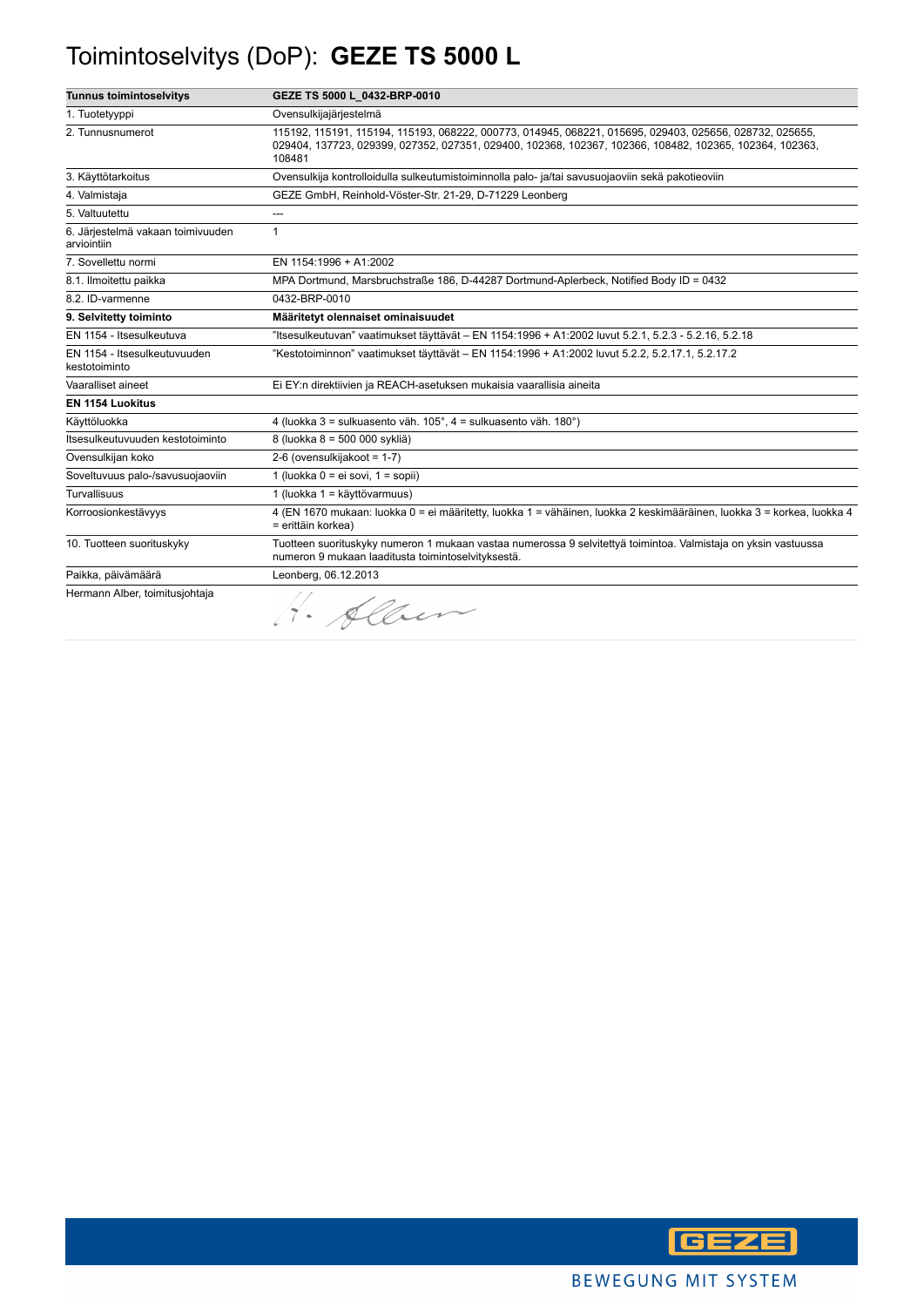# Δήλωση ισχύος (DoP): **GEZE TS 5000 L**

| Χαρακτηρισμός Δήλωση ισχύος                           | GEZE TS 5000 L_0432-BRP-0010                                                                                                                                                                                                 |
|-------------------------------------------------------|------------------------------------------------------------------------------------------------------------------------------------------------------------------------------------------------------------------------------|
| 1. Τύπος προϊόντος                                    | Σύστημα μηχανισμού επαναφοράς πόρτας                                                                                                                                                                                         |
| 2.Αριθμοί αναγνώρισης                                 | 115192, 115191, 115194, 115193, 068222, 000773, 014945, 068221, 015695, 029403, 025656, 028732, 025655,<br>029404, 137723, 029399, 027352, 027351, 029400, 102368, 102367, 102366, 108482, 102365, 102364, 102363,<br>108481 |
| 3. Σκοπός χρήσης                                      | Μέσο επαναφοράς πόρτας με ελεγχόμενο κλείσιμο για χρήση σε πόρτες καπνού ή/και πυρός ή σε πόρτες εξόδου<br>κινδύνου                                                                                                          |
| 4. Κατασκευαστής                                      | GEZE GmbH, Reinhold-Vöster-Str. 21-29, D-71229 Leonberg                                                                                                                                                                      |
| 5. Πληρεξούσιος                                       | ---                                                                                                                                                                                                                          |
| 6. Σύστημα αξιολόγησης σταθερότητας<br>ισχύος         | $\mathbf{1}$                                                                                                                                                                                                                 |
| 7. Εναρμονισμένο πρότυπο                              | EN 1154:1996 + A1:2002                                                                                                                                                                                                       |
| 8.1. Κοινοποιημένος φορέας                            | MPA Dortmund, Marsbruchstraße 186, D-44287 Dortmund-Aplerbeck, Notified Body ID = 0432                                                                                                                                       |
| 8.2. Πιστοποιητικό αναγνωριστικού<br>αριθμού          | 0432-BRP-0010                                                                                                                                                                                                                |
| 9. Δηλωθείσα ισχύς                                    | Καταγεγραμμένα βασικά χαρακτηριστικά                                                                                                                                                                                         |
| ΕΝ 1154 - Αυτόματο κλείσιμο                           | Πληρούνται οι απαιτήσεις "αυτόματου κλεισίματος" - ΕΝ 1154:1996 + Α1:2002 Παράγραφοι 5.2.1, 5.2.3 - 5.2.16, 5.2.18                                                                                                           |
| ΕΝ 1154 - Διαρκής λειτουργία αυτόματου<br>κλεισίματος | Πληρούνται οι απαιτήσεις "διαρκούς λειτουργίας" - ΕΝ 1154:1996 + Α1:2002 Παράγραφοι 5.2.2, 5.2.17.1, 5.2.17.2                                                                                                                |
| Επικίνδυνες ουσίες                                    | Δεν υπάρχουν επικίνδυνες ουσίες υπό την έννοια των οδηγιών ΕΚ και του κανονισμού REACH                                                                                                                                       |
| ΕΝ 1154 Κατάταξη                                      |                                                                                                                                                                                                                              |
| Κατηγορία εφαρμογής                                   | 4 (Κατηγορία 3 = Κλείσιμο από ελάχ. 105, 4 = Κλείσιμο από 180)                                                                                                                                                               |
| Διαρκής λειτουργία αυτόματου<br>κλεισίματος           | 8 (Κατηγορία 8 = 500.000 κύκλοι)                                                                                                                                                                                             |
| Μέγεθος μηχανισμού επαναφοράς<br>πόρτας               | 2-6 (Μεγέθη μηχανισμού επαναφοράς πόρτας = 1-7)                                                                                                                                                                              |
| Καταλληλότητα για χρήση σε πόρτα<br>καπνού/πυρός      | 1 (Κατηγορία 0 = ακατάλληλο, 1 = κατάλληλο)                                                                                                                                                                                  |
| Ασφάλεια                                              | 1 (Κατηγορία 1 = ασφάλεια χρήσης)                                                                                                                                                                                            |
| Αντοχή σε διάβρωση                                    | 4 (κατά ΕΝ 1670: Κατηγορία 0 = μη καθορισμένη, Κατηγορία 1 = ελάχιστη, Κατηγορία 2 μέτρια, Κατηγορία 3 = υψηλή,<br>Κατηγορία 4 = πολύ υψηλή)                                                                                 |
| 10. Ισχύς προϊόντος                                   | Η ισχύς του προϊόντος κατά τον αρ. 1 αντιστοιχεί στη δηλωθείσα ισχύ κατά τον αρ. 9.Υπεύθυνος για τη σύνταξη της<br>δήλωσης ισχύος κατά τον αρ. 9 είναι αποκλειστικά ο κατασκευαστής κατά τον αρ. 4.                          |
| Τόπος, Ημερομηνία                                     | Leonberg, 06.12.2013                                                                                                                                                                                                         |
| Hermann Alber, Διευθύνων σύμβουλος                    | H. Alben                                                                                                                                                                                                                     |

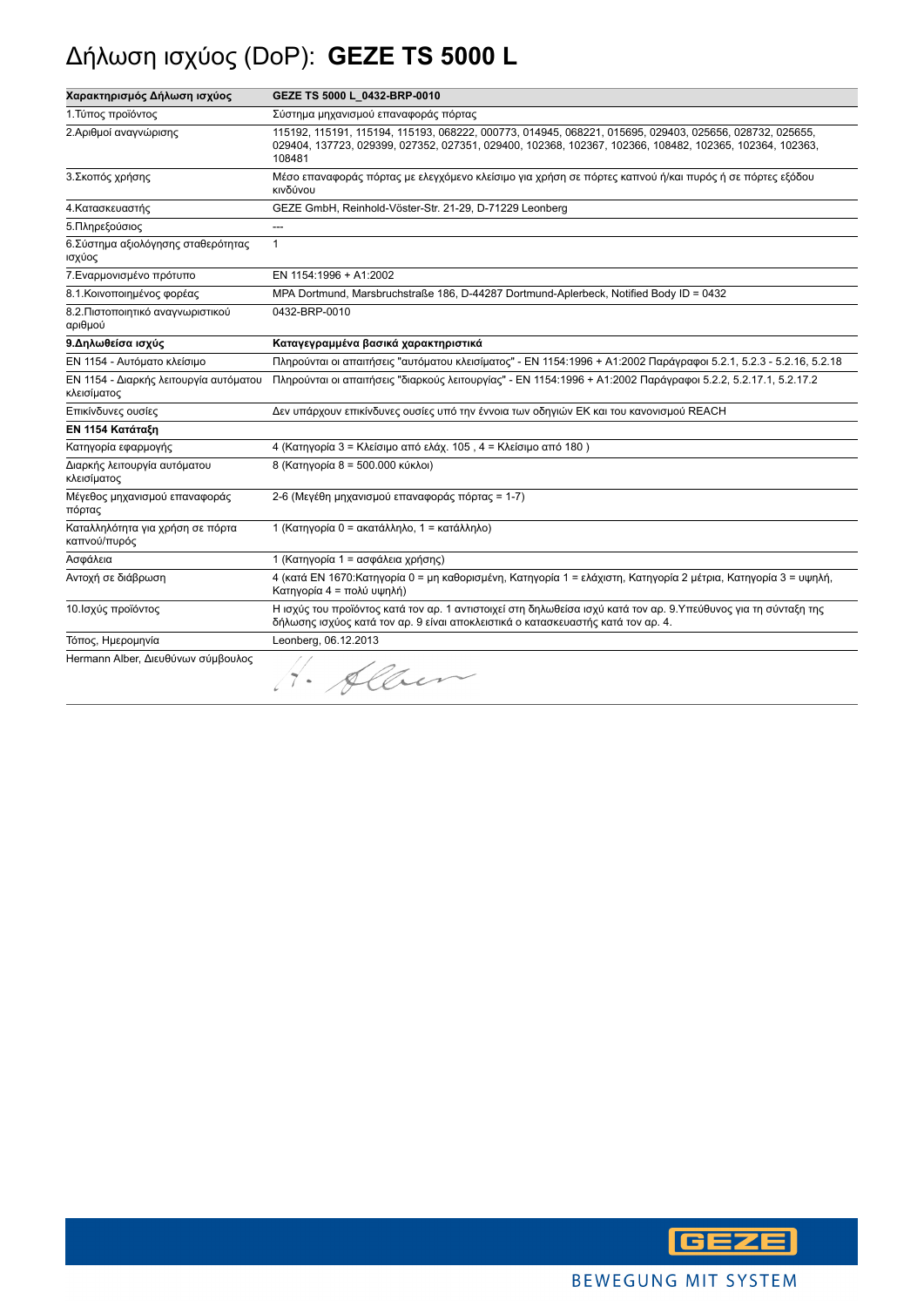#### Dearbhú Feidhmíochta (DoP): **GEZE TS 5000 L**

| Aitheantóir Dearbhú Feidhmíochta                                     | GEZE TS 5000 L_0432-BRP-0010                                                                                                                                                                                                 |
|----------------------------------------------------------------------|------------------------------------------------------------------------------------------------------------------------------------------------------------------------------------------------------------------------------|
| 1. Cineál táirge                                                     | Córas dúntóir dorais                                                                                                                                                                                                         |
| 2. Uimhreacha aitheantais                                            | 115192, 115191, 115194, 115193, 068222, 000773, 014945, 068221, 015695, 029403, 025656, 028732, 025655,<br>029404, 137723, 029399, 027352, 027351, 029400, 102368, 102367, 102366, 108482, 102365, 102364, 102363,<br>108481 |
| 3. Úsáid bheartaithe                                                 | Uirlis dúnta dorais le hord glasála rialaithe le haghaidh úsáide ag doirse cosanta dóiteáin agus/nó cosanta deataigh nó ag<br>doirse bealach éalaithe                                                                        |
| 4. Déantóir                                                          | GEZE GmbH, Reinhold-Vöster-Str. 21-29, D-71229 Leonberg                                                                                                                                                                      |
| 5. Duine údaraiteh                                                   |                                                                                                                                                                                                                              |
| 6. Córas chun seasmhacht feidhmíochta<br>a mheas                     | $\overline{1}$                                                                                                                                                                                                               |
| 7. Caighdeán comhchuibhithe                                          | EN 1154:1996 + A1:2002                                                                                                                                                                                                       |
| 8.1 Áit ar tugadh fógra dó                                           | MPA Dortmund, Marsbruchstraße 186, D-44287 Dortmund-Aplerbeck, Notified Body ID = 0432                                                                                                                                       |
| 8.2 Teastas aitheantais                                              | 0432-BRP-0010                                                                                                                                                                                                                |
| 9. Feidhmíocht dhearbhaithe                                          | Príomhthréithe aitheanta                                                                                                                                                                                                     |
| EN 1154 - Dúnann é féin                                              | Riachtanais maidir le "dúnann é féin" comhlíonta – EN 1154:1996 + A1:2002 Míreanna 5.2.1. 5.2.3 - 5.2.16, 5.2.18                                                                                                             |
| EN 1154 - Feidhm bhuan an fhéindhúnta                                | Riachtanais maidir le "feidhm bhuan" comhlíonta - EN 1154:1996 + A1:2002 Míreanna 5.2.2, 5.2.17.1, 5.2.17.2                                                                                                                  |
| Substaintí quaiseacha                                                | Ní substaintí quaiseacha iad de réir Teoracha AE agus Rialacháin REACH                                                                                                                                                       |
| Aicmiú EN 1154                                                       |                                                                                                                                                                                                                              |
| Aicme úsáide                                                         | 4 (Aicme $3 =$ Dúnadh ó íos. $105^\circ$ , $4 =$ Dúnadh ó $180^\circ$ )                                                                                                                                                      |
| Feidhm bhuan an fhéindhúnta                                          | 8 (Aicme 8 = 500.000 timthriall)                                                                                                                                                                                             |
| Toise an dúntóir dorais                                              | 2-6 (Toisí dúntóir dorais = 1-7)                                                                                                                                                                                             |
| Oiriúnach le haghaidh úsáide ar dhoirse<br>cosanta dóiteáin/deataigh | 1 (Aicme 0 = níl sé oiriúnach, 1 = tá sé oiriúnach)                                                                                                                                                                          |
| Sábháilteacht                                                        | 1 (Aicme 1 = Sábháilteacht úsáide)                                                                                                                                                                                           |
| Seasmhacht i gcoinne creimthe                                        | 4 (de réir EN 1670: Aicme 0 = gan a bheith sainithe, Aicme 1 = íseal, Aicme 2 réasúnta, Aicme 3 = ard, Aicme 4 = an-ard)                                                                                                     |
| 10. Feidhmaíocht Táirge                                              | Tá feidhmíocht an táirge de réir uimh. 1 ag teacht leis an bhfeidhmíocht dhearbhaithe de réir uimh. 9. Is é an déantúsóir<br>amháin de réir uimh. 4 atá freagrach as an dearbhú feidhmíochta de réir uimh. 9 a dhéanamh.     |
| Áit, Dáta                                                            | Leonberg, 06.12.2013                                                                                                                                                                                                         |
| Hermann Alber, Stiúrthóir Bainistíochta                              | 1. Alber                                                                                                                                                                                                                     |

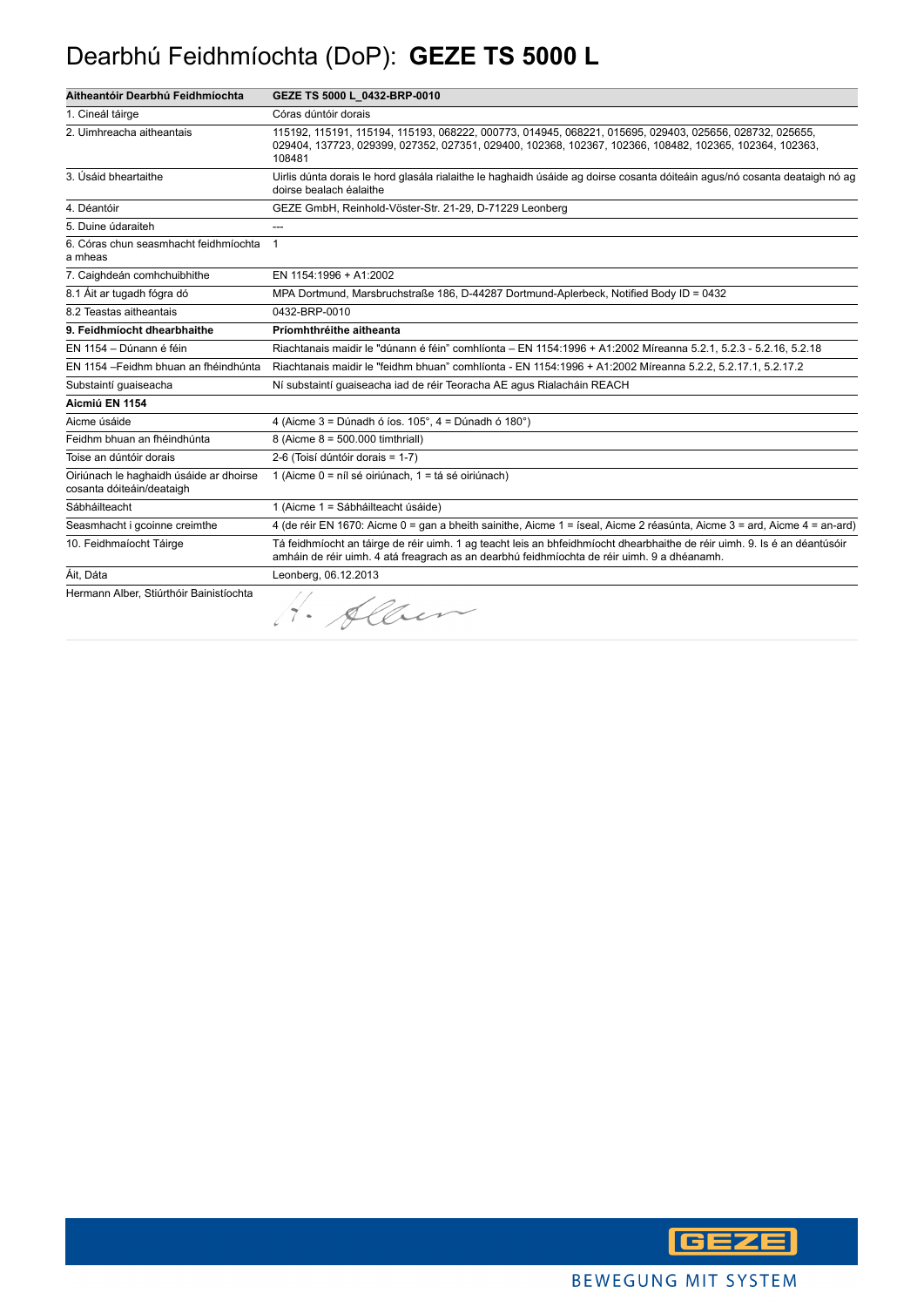### Ekspluatācijas īpašību deklarācijas (DoP): **GEZE TS 5000 L**

| Ekspluatācijas īpašību deklarācijas<br>apzīmējums          | GEZE TS 5000 L_0432-BRP-0010                                                                                                                                                                                                 |
|------------------------------------------------------------|------------------------------------------------------------------------------------------------------------------------------------------------------------------------------------------------------------------------------|
| 1. Produkta veids                                          | Durvju aizvērēja sistēma                                                                                                                                                                                                     |
| 2. Identifikācijas numuri                                  | 115192, 115191, 115194, 115193, 068222, 000773, 014945, 068221, 015695, 029403, 025656, 028732, 025655,<br>029404, 137723, 029399, 027352, 027351, 029400, 102368, 102367, 102366, 108482, 102365, 102364, 102363,<br>108481 |
| 3. Paredzētais izmantojums                                 | Durvju aizvēršanas mehānisms ar kontrolētu aizvēršanu; paredzēts uguns un/vai dūmu drošajām durvīm vai evakuācijas<br>durvīm                                                                                                 |
| 4. Ražotājs                                                | GEZE GmbH, Reinhold-Vöster-Str. 21-29, D-71229 Leonberg                                                                                                                                                                      |
| 5. Pilnvarotais pārstāvis                                  | ---                                                                                                                                                                                                                          |
| 6. Ekspluatācijas īpašību noturības<br>novērtējuma sistēma | 1                                                                                                                                                                                                                            |
| 7. Saskanotais standarts                                   | EN 1154:1996 + A1:2002                                                                                                                                                                                                       |
| 8.1. Pazinotā iestāde                                      | MPA Dortmund, Marsbruchstraße 186, D-44287 Dortmund-Aplerbeck, Notified Body ID = 0432                                                                                                                                       |
| 8.2. ID sertifikāts                                        | 0432-BRP-0010                                                                                                                                                                                                                |
| 9. Deklarētās ekspluatācijas īpašības                      | Noteiktie būtiskie raksturlielumi                                                                                                                                                                                            |
| EN 1154 - pašaizverošs                                     | Izpildīta prasība "pašaizverošs" — EN 1154:1996 un A1:2002, sadaļas 5.2.1, 5.2.3-5.2.16, 5.2.18                                                                                                                              |
| EN 1154 - ilgstoša pašaizvēršanās                          | Izpildīta prasība "ilgstoša darbība" — EN 1154:1996 un A1:2002, sadaļas 5.2.2, 5.2.17.1, 5.2.17.2                                                                                                                            |
| Bīstamas vielas                                            | Nav bīstamu vielu saskaņā ar EK direktīvām un REACH regulu                                                                                                                                                                   |
| EN 1154 klasifikācija                                      |                                                                                                                                                                                                                              |
| Lietošanas klase                                           | 4 (3. klase - aizvēršana no min. 105°, 4. klase - aizvēršana no 180°)                                                                                                                                                        |
| Ilgstoša pašaizvēršanās                                    | 8 (8. klase - 500 000 ciklu)                                                                                                                                                                                                 |
| Durvju aizvērēja izmērs                                    | 2-6 (durvju aizvērēju izmēri — 1-7)                                                                                                                                                                                          |
| Piemērotība uguns/dūmu drošajām<br>durvīm                  | 1 (0. klase - nav piemērots, 1. klase - ir piemērots)                                                                                                                                                                        |
| Drošība                                                    | 1 (1. klase - lietošanas drošība)                                                                                                                                                                                            |
| Izturība pret koroziju                                     | 4 (saskaņā ar standartu EN 1670: 0. klase — nav noteikta, 1. klase — zema, 2. klase — vidēja, 3. klase —augsta, 4. —<br>loti augsta)                                                                                         |
| 10. Produkta ekspluatācijas īpašības                       | 1. punktā minētajam produktam piemīt 9. punktā minētās īpašības. Par 9. punktā minēto īpašību deklarācijas izstrādi ir<br>atbildīgs tikai 4. punktā minētais ražotājs.                                                       |
| Vieta, datums                                              | Leonberg, 06.12.2013                                                                                                                                                                                                         |
| Hermanis Albers (Hermann Alber),<br>vadītājs               | H. Alben                                                                                                                                                                                                                     |

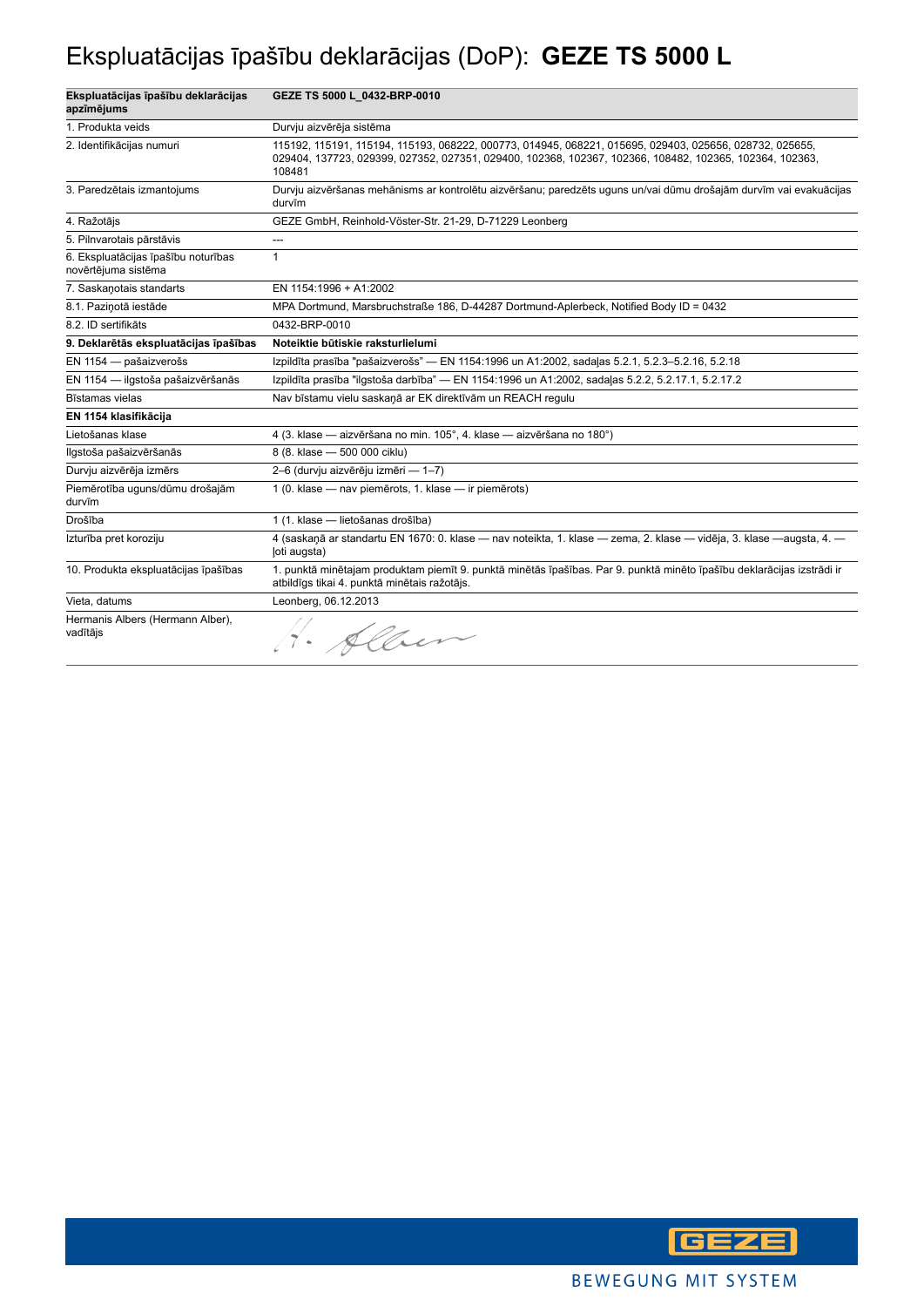### Deklaracja właściwości użytkowych (DoP): **GEZE TS 5000 L**

| Oznaczenie Deklaracja właściwości<br>użytkowych                          | GEZE TS 5000 L_0432-BRP-0010                                                                                                                                                                                                                                   |
|--------------------------------------------------------------------------|----------------------------------------------------------------------------------------------------------------------------------------------------------------------------------------------------------------------------------------------------------------|
| 1. Typ wyrobu                                                            | Samozamykacz drzwiowy                                                                                                                                                                                                                                          |
| 2. Numery identyfikacyjne                                                | 115192, 115191, 115194, 115193, 068222, 000773, 014945, 068221, 015695, 029403, 025656, 028732, 025655,<br>029404, 137723, 029399, 027352, 027351, 029400, 102368, 102367, 102366, 108482, 102365, 102364, 102363,<br>108481                                   |
| 3. Przewidywane zastosowanie                                             | Zamykacz drzwiowy z regulacją przebiegu zamykania do stosowania w drzwiach przeciwpożarowych i/lub<br>dymoszczelnych bądź drzwiach ewakuacyjnych                                                                                                               |
| 4. Producent                                                             | GEZE GmbH, Reinhold-Vöster-Str. 21-29, D-71229 Leonberg                                                                                                                                                                                                        |
| 5. Upoważniony przedstawiciel                                            | ---                                                                                                                                                                                                                                                            |
| 6. System oceny stałości właściwości<br>użytkowych                       | $\mathbf{1}$                                                                                                                                                                                                                                                   |
| 7. Norma zharmonizowana                                                  | EN 1154:1996 + A1:2002                                                                                                                                                                                                                                         |
| 8.1. Jednostka notyfikowana                                              | MPA Dortmund, Marsbruchstraße 186, D-44287 Dortmund-Aplerbeck, Notified Body ID = 0432                                                                                                                                                                         |
| 8.2. Numer identyfikacyjny certyfikatu                                   | 0432-BRP-0010                                                                                                                                                                                                                                                  |
| 9. Deklarowane właściwości użytkowe                                      | Stwierdzone zasadnicze charakterystyki                                                                                                                                                                                                                         |
| EN 1154 - samoczynnie zamykające                                         | Spełnione wymagania "samoczynnego zamykania" - EN 1154:1996 + A1:2002 rozdziały 5.2.1, 5.2.3 - 5.2.16, 5.2.18                                                                                                                                                  |
| EN 1154 - trwałość funkcji<br>samoczynnego zamykania                     | Spełnione wymagania "trwałości funkcji" - EN 1154:1996 + A1:2002 rozdziały 5.2.2, 5.2.17.1, 5.2.17.2                                                                                                                                                           |
| Substancje niebezpieczne                                                 | Brak substancji niebezpiecznych w rozumieniu dyrektyw WE i rozporządzenia REACH                                                                                                                                                                                |
| Klasyfikacja wg EN 1154                                                  |                                                                                                                                                                                                                                                                |
| Klasa użytkowania                                                        | 4 (klasa 3 = zamykanie od kąta rozwarcia min. 105°, 4 = zamykanie od kąta rozwarcia 180°)                                                                                                                                                                      |
| Trwałość funkcji samoczynnego<br>zamykania                               | 8 (klasa 8 = 500 000 cykli)                                                                                                                                                                                                                                    |
| Wielkość zamykacza                                                       | 2-6 (wielkość zamykacza = 1-7)                                                                                                                                                                                                                                 |
| Przydatność do stosowania w drzwiach<br>przeciwpożarowych/dymoszczelnych | 1 (klasa $0 =$ nieodpowiednie, $1 =$ odpowiednie)                                                                                                                                                                                                              |
| Bezpieczeństwo                                                           | 1 (klasa 1 = bezpieczeństwo użytkowe)                                                                                                                                                                                                                          |
| Odporność na korozję                                                     | 4 (według EN 1670: klasa 0 = odporność nieokreślona, klasa 1 = niska, klasa 2 = średnia, klasa 3 = wysoka, klasa 4 =<br>bardzo wysoka)                                                                                                                         |
| 10. Właściwości użytkowe produktu                                        | Właściwości użytkowe produktu wymienionego w poz. 1 są zgodne z właściwościami użytkowymi zadeklarowanymi<br>w poz. 9. Wyłączną odpowiedzialność za wystawienie deklaracji właściwości użytkowych stosownie do poz. 9 ponosi<br>producent wymieniony w poz. 4. |
| Miejscowość, data                                                        | Leonberg, 06.12.2013                                                                                                                                                                                                                                           |
| Hermann Alber, Prezes                                                    | 1. Alben                                                                                                                                                                                                                                                       |

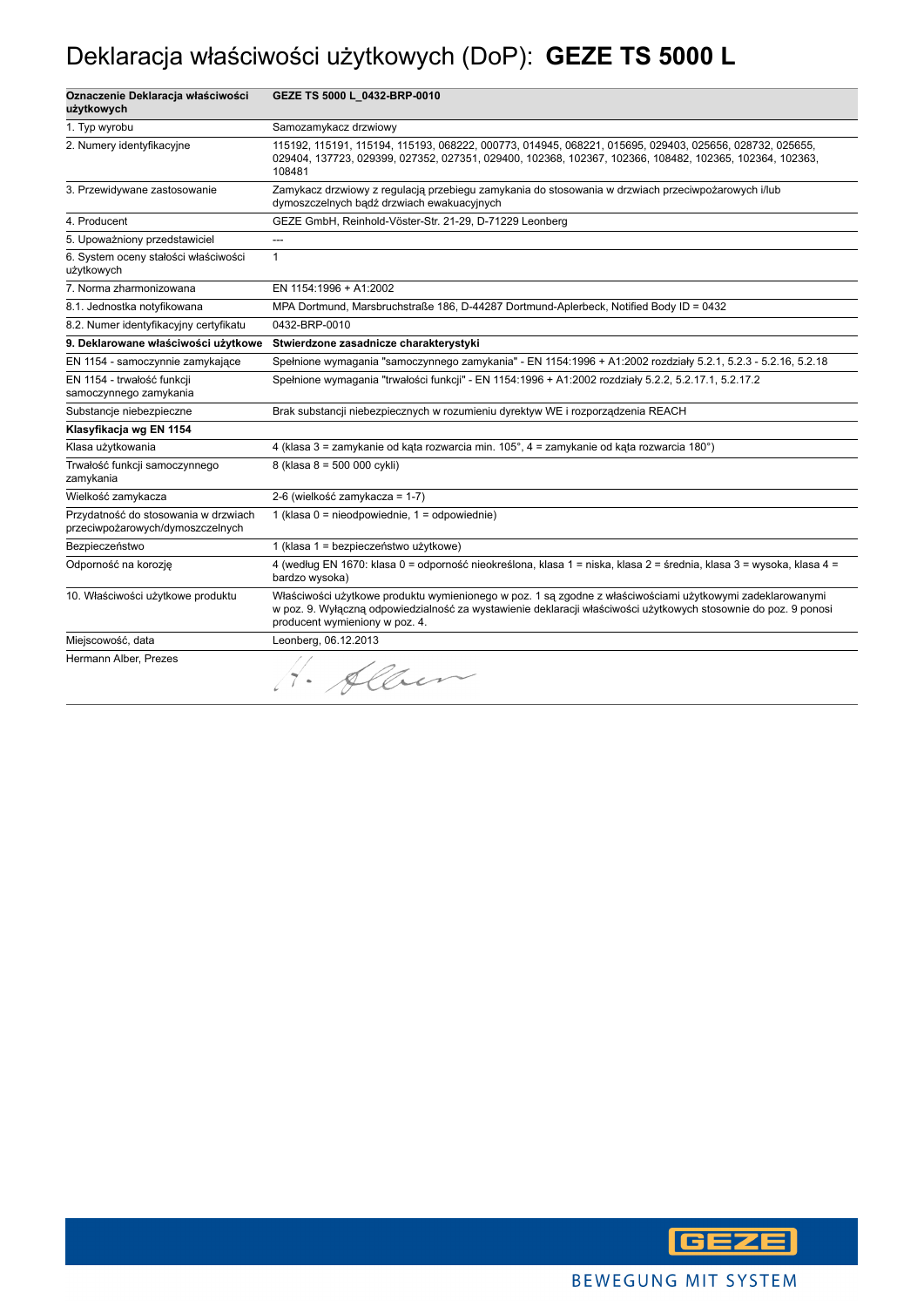#### Prohlášení o vlastnostech (DoP): **GEZE TS 5000 L**

| Charakteristika - prohlášení o<br>vlastnostech                  | GEZE TS 5000 L_0432-BRP-0010                                                                                                                                                                                                 |
|-----------------------------------------------------------------|------------------------------------------------------------------------------------------------------------------------------------------------------------------------------------------------------------------------------|
| 1. Typ výrobku                                                  | Systém zavírání dveří                                                                                                                                                                                                        |
| 2. Identifikační číslo                                          | 115192, 115191, 115194, 115193, 068222, 000773, 014945, 068221, 015695, 029403, 025656, 028732, 025655,<br>029404, 137723, 029399, 027352, 027351, 029400, 102368, 102367, 102366, 108482, 102365, 102364, 102363,<br>108481 |
| 3. Účel použití                                                 | Prostředek k zavírání dveří s kontrolovaným zavíráním dveří k použití na protipožárních a protikouřových dveřích nebo na<br>únikových dveřích                                                                                |
| 4. Výrobce                                                      | GEZE GmbH, Reinhold-Vöster-Str. 21-29, D-71229 Leonberg                                                                                                                                                                      |
| 5. Zplnomocněnec                                                | ---                                                                                                                                                                                                                          |
| 6. Systémy posuzování a ověřování<br>stálosti vlastností        | $\mathbf{1}$                                                                                                                                                                                                                 |
| 7. Harmonizovaná norma                                          | EN 1154:1996 + A1:2002                                                                                                                                                                                                       |
| 8.1. Oznámený subjekt                                           | MPA Dortmund, Marsbruchstraße 186, D-44287 Dortmund-Aplerbeck, Notified Body ID = 0432                                                                                                                                       |
| 8.2. ID certifikátu                                             | 0432-BRP-0010                                                                                                                                                                                                                |
| 9. Vlastnosti uvedené v prohlášení                              | Zjištěné podstatné charakteristiky                                                                                                                                                                                           |
| EN 1154 - samozavírací                                          | Požadavky "samozavírací" splněny - EN 1154:1996 + A1:2002 části 5.2.1, 5.2.3 - 5.2.16, 5.2.18                                                                                                                                |
| EN 1154 - trvalá funkce samozavírání                            | Požadavky "trvalá funkce" splněny - EN 1154:1996 + A1:2002 části 5.2.2, 5.2.17.1, 5.2.17.2                                                                                                                                   |
| Nebezpečné látky                                                | Žádné nebezpečné látky ve smyslu směrnic ES a nařízení REACH                                                                                                                                                                 |
| EN 1154 - klasifikace                                           |                                                                                                                                                                                                                              |
| Třída použití                                                   | 4 (třída 3 = zavírání z polohy min. 105°, 4 = zavírání z polohy 180°)                                                                                                                                                        |
| Trvalá samozavírací funkce                                      | 8 (třída 8 = 500 000 cyklů)                                                                                                                                                                                                  |
| Velikost zavírače dveří                                         | 2-6 (velikosti zavíračů = 1-7)                                                                                                                                                                                               |
| Vhodnost k použití na protipožárních/<br>protikouřových dveřích | 1 (třída 0 = nevhodné, 1 = vhodné)                                                                                                                                                                                           |
| Bezpečnost                                                      | 1 (třída 1 = bezpečné použití)                                                                                                                                                                                               |
| Odolnost proti korozi                                           | 4 (podle EN 1670: třída 0 = nedefinováno, třída 1 = nízká, třída 2 = střední, třída 3 = vysoká, třída 4 = velmi vysoká)                                                                                                      |
| 10. Vlastnost výrobku                                           | Vlastnost výrobku uvedená v bodě 1 a 2 je ve shodě s vlastností uvedenou v bodě 9. Toto prohlášení o vlastnostech se<br>vydává na výhradní odpovědnost výrobce uvedeného v bodě 4.                                           |
| Místo, datum                                                    | Leonberg, 06.12.2013                                                                                                                                                                                                         |
| Hermann Alber, ředitel                                          | Alben                                                                                                                                                                                                                        |

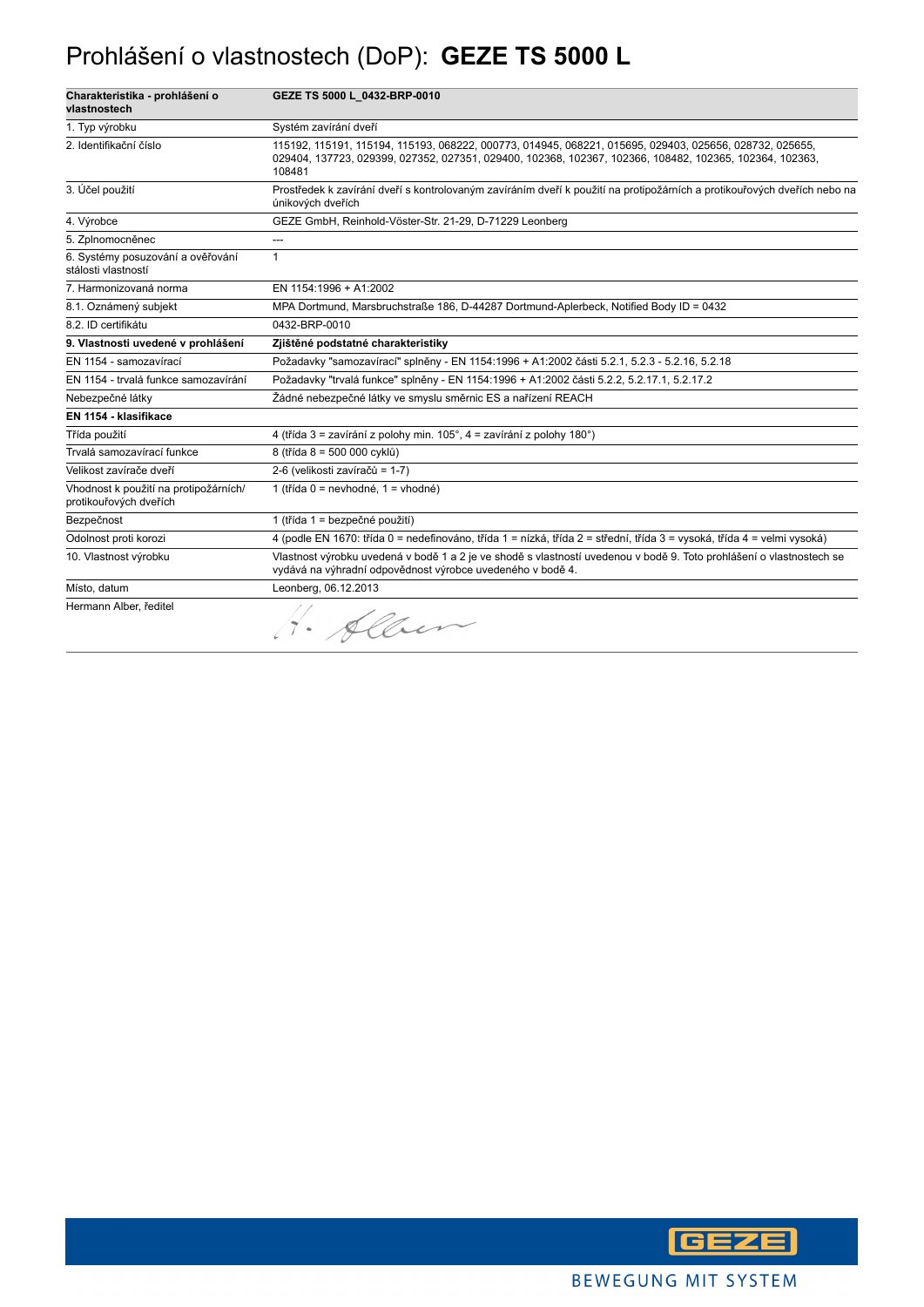### Izjava o svojstvima (DoP): **GEZE TS 5000 L**

| Oznaka Izjava o svojstvima                                       | GEZE TS 5000 L 0432-BRP-0010                                                                                                                                                                                                 |
|------------------------------------------------------------------|------------------------------------------------------------------------------------------------------------------------------------------------------------------------------------------------------------------------------|
| 1. Vrsta proizvoda                                               | Sustav zatvarača vrata                                                                                                                                                                                                       |
| 2. Identifikacijski broj                                         | 115192, 115191, 115194, 115193, 068222, 000773, 014945, 068221, 015695, 029403, 025656, 028732, 025655,<br>029404, 137723, 029399, 027352, 027351, 029400, 102368, 102367, 102366, 108482, 102365, 102364, 102363,<br>108481 |
| 3. Namjena                                                       | Naprava za kontrolirano zatvaranje vrata za uporabu na protupožarnim i/ili protudimnim vratima ili na evakuacijskim<br>vratima                                                                                               |
| 4. Proizvođač                                                    | GEZE GmbH, Reinhold-Vöster-Str. 21-29, D-71229 Leonberg                                                                                                                                                                      |
| 5. Ovlaštena osoba                                               | ---                                                                                                                                                                                                                          |
| 6. Sustav za ocjenu postojanosti svojstva 1                      |                                                                                                                                                                                                                              |
| 7. Usklađena norma                                               | EN 1154:1996 + A1:2002                                                                                                                                                                                                       |
| 8.1. Prijavljeno tijelo                                          | MPA Dortmund, Marsbruchstraße 186, D-44287 Dortmund-Aplerbeck, Notified Body ID = 0432                                                                                                                                       |
| 8.2. ID certifikata                                              | 0432-BRP-0010                                                                                                                                                                                                                |
| 9. Prijavljeno svojstvo                                          | Utvrđena važna svojstva                                                                                                                                                                                                      |
| EN 1154 - samozatvarajući                                        | Zahtjevi "samozatvarajući" su ispunjeni - EN 1154:1996 + A1:2002 odlomci 5.2.1, 5.2.3 - 5.2.16, 5.2.18                                                                                                                       |
| EN 1154 - Trajna funkcija<br>samozatvaranja                      | Zahtjevi "trajna funkcija" su ispunjeni - EN 1154:1996 + A1:2002 odlomci 5.2.2, 5.2.17.1, 5.2.17.2                                                                                                                           |
| Opasne tvari                                                     | Nema opasnih tvari u smislu direktiva Europske unije i Uredbe REACH                                                                                                                                                          |
| Klasifikacija EN 1154                                            |                                                                                                                                                                                                                              |
| Klasa primjene                                                   | 4 (klasa 3 = zatvaranje iz min. 105°, 4 = zatvaranje iz 180°)                                                                                                                                                                |
| Trajna funkcija samozatvaranja                                   | 8 (klasa 8 = 500.000 ciklusa)                                                                                                                                                                                                |
| Veličina zatvarača vrata                                         | 2-6 (veličine zatvarača vrata = 1-7)                                                                                                                                                                                         |
| Prikladnost za uporabu na<br>protupožarnim / protudimnim vratima | 1 (klasa 0 = nije prikladno, 1 = prikladno)                                                                                                                                                                                  |
| Sigurnost                                                        | 1 (klasa 1 = sigurnost uporabe)                                                                                                                                                                                              |
| Otpornost na koroziju                                            | 4 (prema EN 1670: klasa 0 = nije definirana, klasa 1 = mala, klasa 2 srednja, klasa 3 = visoka, klasa 4 = vrlo visoka)                                                                                                       |
| 10. Svojstvo proizvoda                                           | Svojstvo proizvoda prema br. 1 odgovara prijavljenom svojstvu prema br. 9 Za izradu izjave o svojstvima prema br. 9<br>odgovoran je samo proizvođač prema br. 4                                                              |
| Miesto, datum                                                    | Leonberg, 06.12.2013                                                                                                                                                                                                         |
| Hermann Alber, direktor                                          | H. Alben                                                                                                                                                                                                                     |